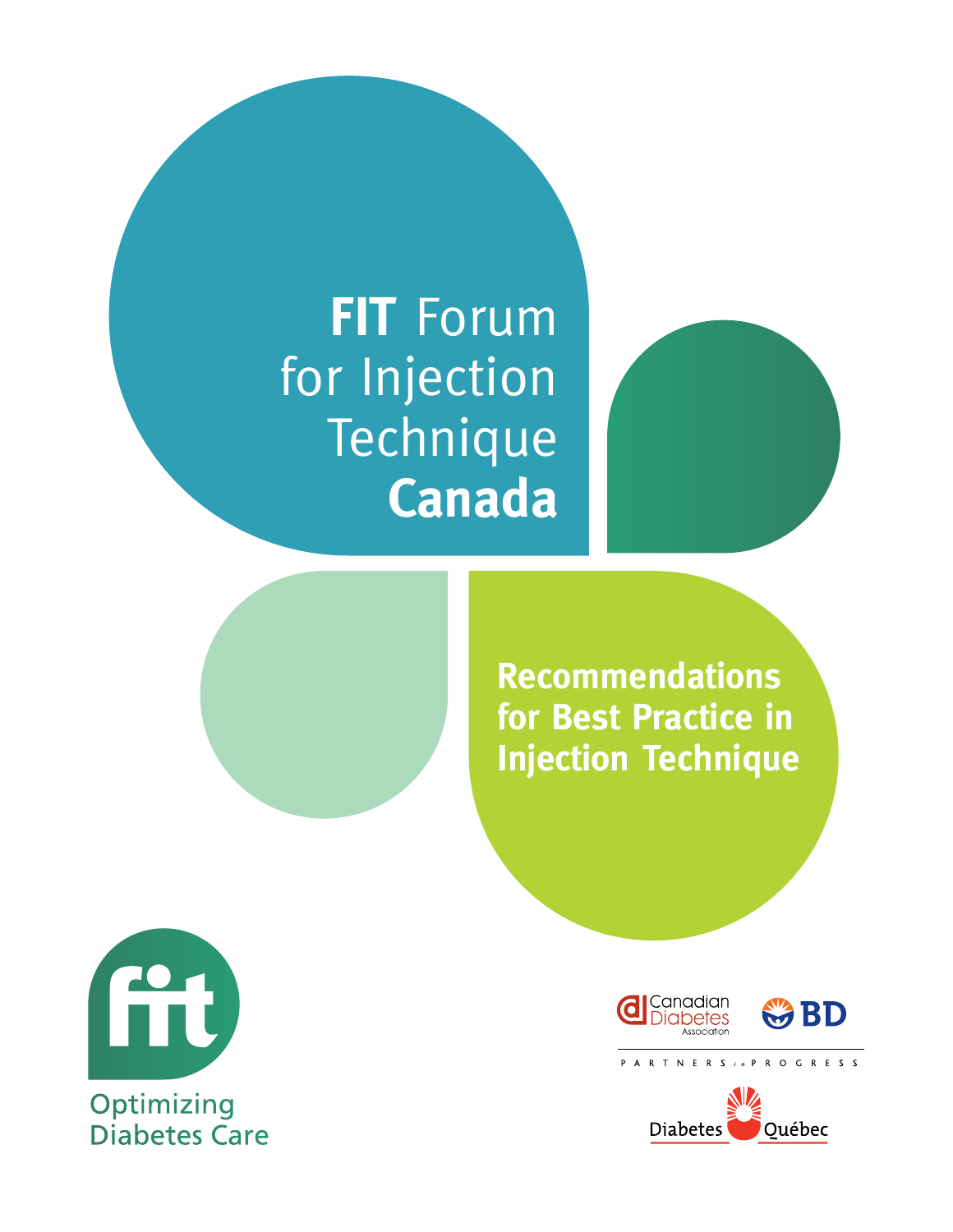**FIT Canada** will provide evidence-based best practice information for all those with diabetes using injectable therapies to achieve the best possible health outcomes by ensuring that the dose is delivered in the right injection site, using the right technique, every time. This will be done through professional and patient education, accessible support and research.

### **Objectives**

- Identify the injection techniques currently being used in practice amongst Canadian Health Care Professionals (HCPs) and people living with diabetes.
- Raise awareness of the impact that existing and emerging research related to injection technique may have on health outcomes.
- Facilitate opportunities in which best practice can be discussed, developed, implemented, and evaluated throughout Canada.

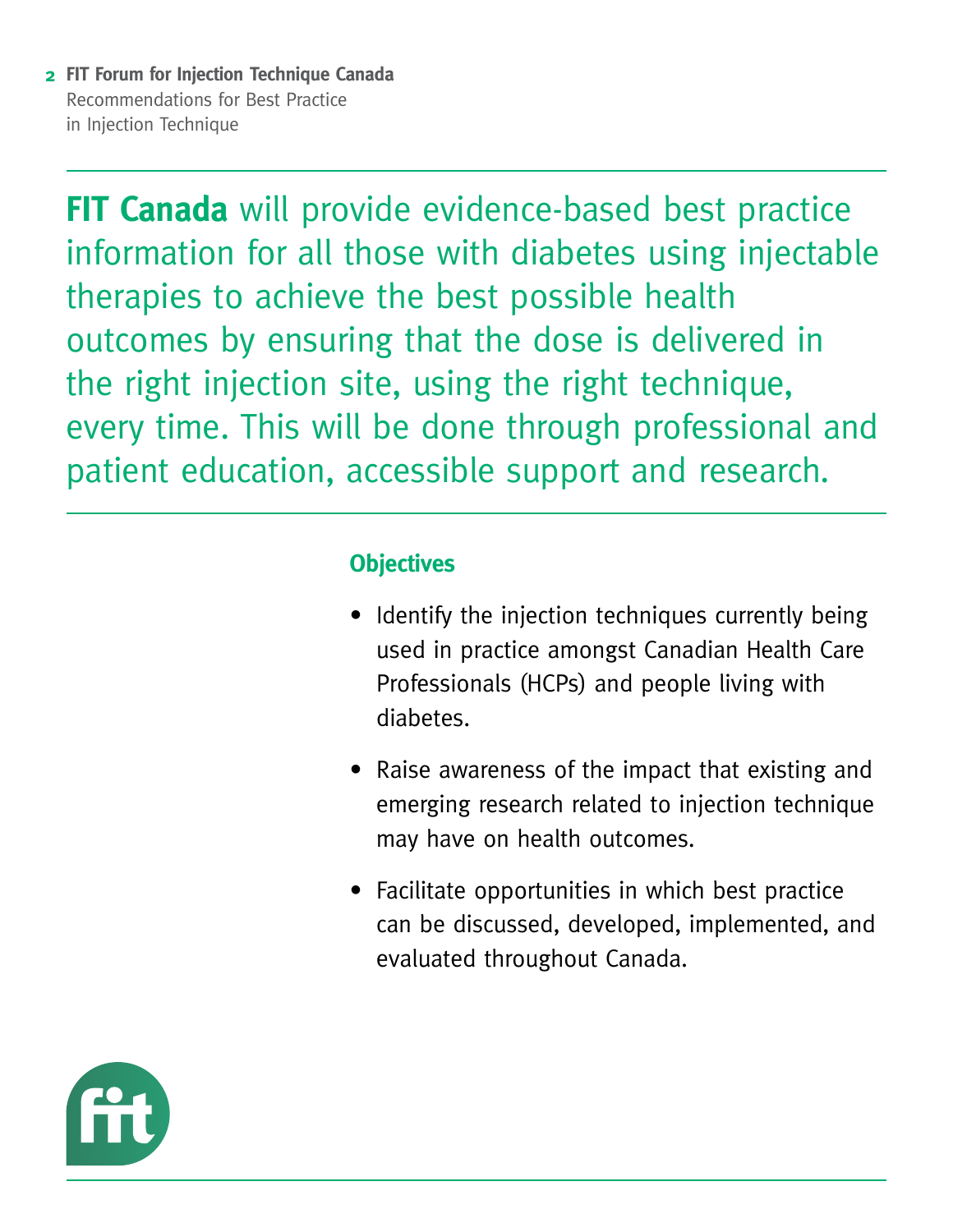### **Introduction**

The results of an international survey40 have led to an increasing awareness of the problems associated with inadequate injection techniques. The Canadian FIT initiative has been developed in response to these concerns.

Following the precedence set by the United Kingdom FIT **74** as well as other international injection technique documents, **1, 35, 43, 58, 68** this document has been established to promote best practice in injection technique for all involved in diabetes care.**43, 58, 68**

A meeting of leading experts in diabetes education was held to identify areas of priority in injection technique. The three leading priorities identified were:

- **1** Avoid intramuscular injections;
- **2** Ensure healthy injection sites; and
- **3** Provide clear and concise instruction to health care professionals regarding injection techniques.

Utilizing these priorities as a framework, this best practice document was developed and reviewed by the Canadian FIT Board. This document has been reviewed by the diabetes education expert committee. Where evidence did not exist, expert opinion has guided the recommendation.

The recommendations within this document aim to raise awareness of existing and emerging research related to injection technique. Implementation of these recommendations may have a direct impact on the health outcomes of those individuals living with diabetes who require subcutaneous injection therapy. This document will be distributed to all Health Care Professionals involved in injection therapy for diabetes. A Canadian injection practice survey will be conducted. Analysis of this data will guide future recommendations.

The development of FIT and the subsequent Canadian recommendations for injection technique have been supported by BD Canada and endorsed by the pharmaceutical companies whose therapies include subcutaneous injections of insulin and GLP-1 receptor agonists.

### **The Canadian FIT Initiative has been led by the FIT Board:**

#### **Lori Berard**

RN, CDE, FIT Board Chair Winnipeg, MB

#### **Françoise Desrochers**

RN, BSc, Nurse Clinician Montréal, QC

#### **Allison Husband**

RN, MN, CDE Calgary, AB

#### **Gail MacNeill**

RN, BNSc, MEd, CDE Toronto, ON

#### **Rob Roscoe**

BSc Pharm, ACPR, CDE, CPT Rothesay, NB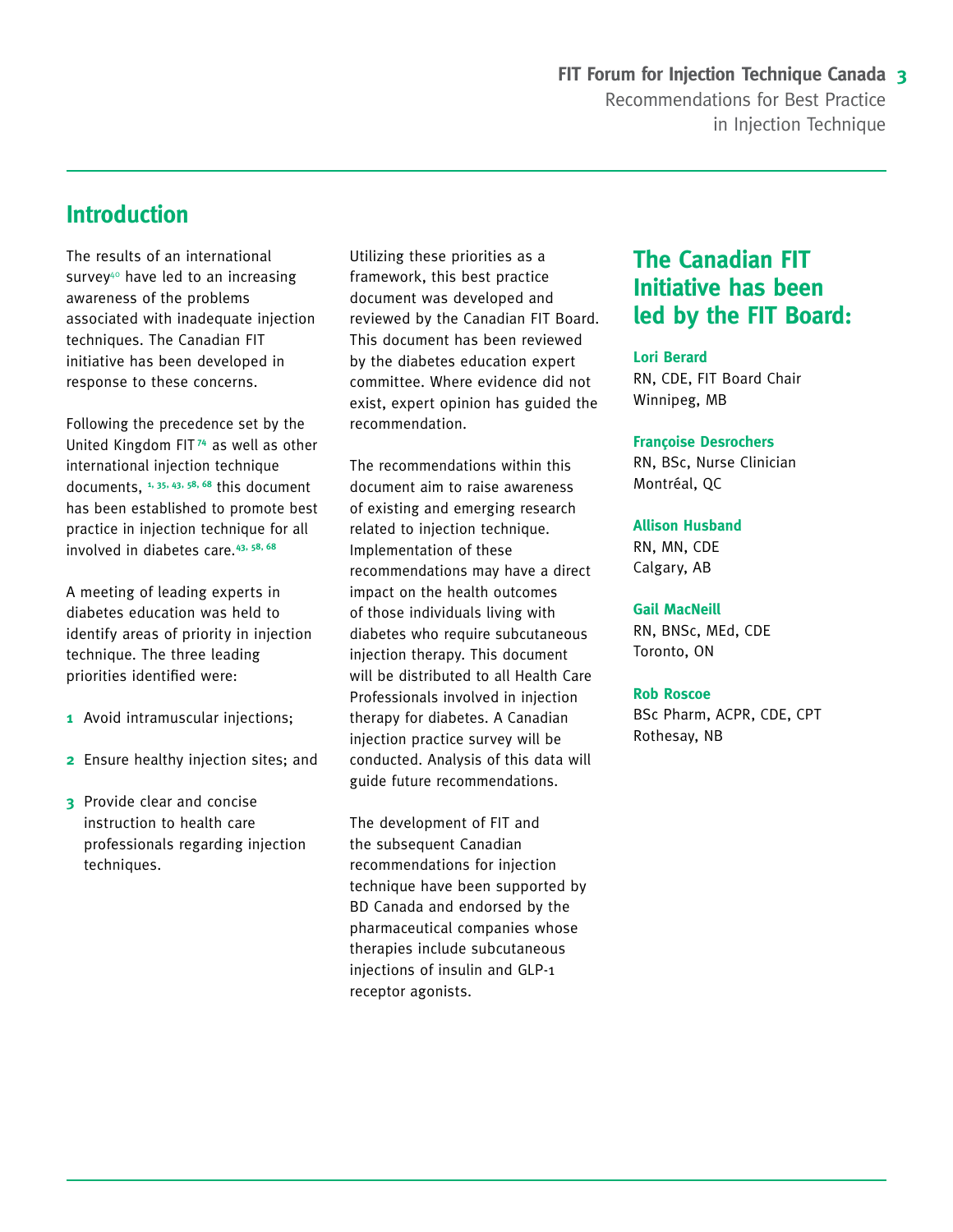"Sanofi Canada is committed to improving diabetes management through our integrated offering of treatments, medical devices and services. We are proud to support the Forum for Injection Technique (FIT) Canada, whose goal it is to promote best practice in diabetes injection technique. Proper injection technique is key to ensuring that patients receive the full benefit of injectable therapies. At Sanofi Canada, our focus is to simplify the management of a complex disease – for people with diabetes and their healthcare providers. We are working hard in partnership with everyone committed to diabetes care, developing innovative solutions to help people with diabetes live as people not as patients."

**Stanislav Glezer, MD, MBA** Vice-President, Medical Affairs Sanofi Canada





Endorsements Supported by BD - Canada<br>
Supported by BD - Canada BD and BD logo are trademarks of Becton, Dickinson and Company ©2011 BD

> "Utililizing the correct technique to administer injectable therapies for diabetes is critically important to help ensure patients benefit fully from their treatment. Eli Lilly Canada is dedicated to improving care for people with diabetes and welcomes the introduction of the Forum for Injectable Therapy (FIT) as a means to improve both Healthcare Professional and patient understanding of good injection technique. The comprehensive, evidence based guidelines provided through FIT will play an important role in supporting improved diabetes care in Canada."

**Mark Pemberton** Vice President, Diabetes Care Eli Lilly Canada

"As we are guided by our care for patients' well being, Novo Nordisk is pleased to endorse the Canadian Injection Technique Recommendations. We believe that this timely work will help thousands of health care professionals deliver quality care to patients living with diabetes. As the leader in injectable therapeutics for diabetes, Novo Nordisk lauds this evidence-based manual as a step towards improved outcomes in diabetes management."

**Dr. Nikolai Nikolov, MD, MBA** Director Medical and Scientific Affairs Novo Nordisk Canada Inc.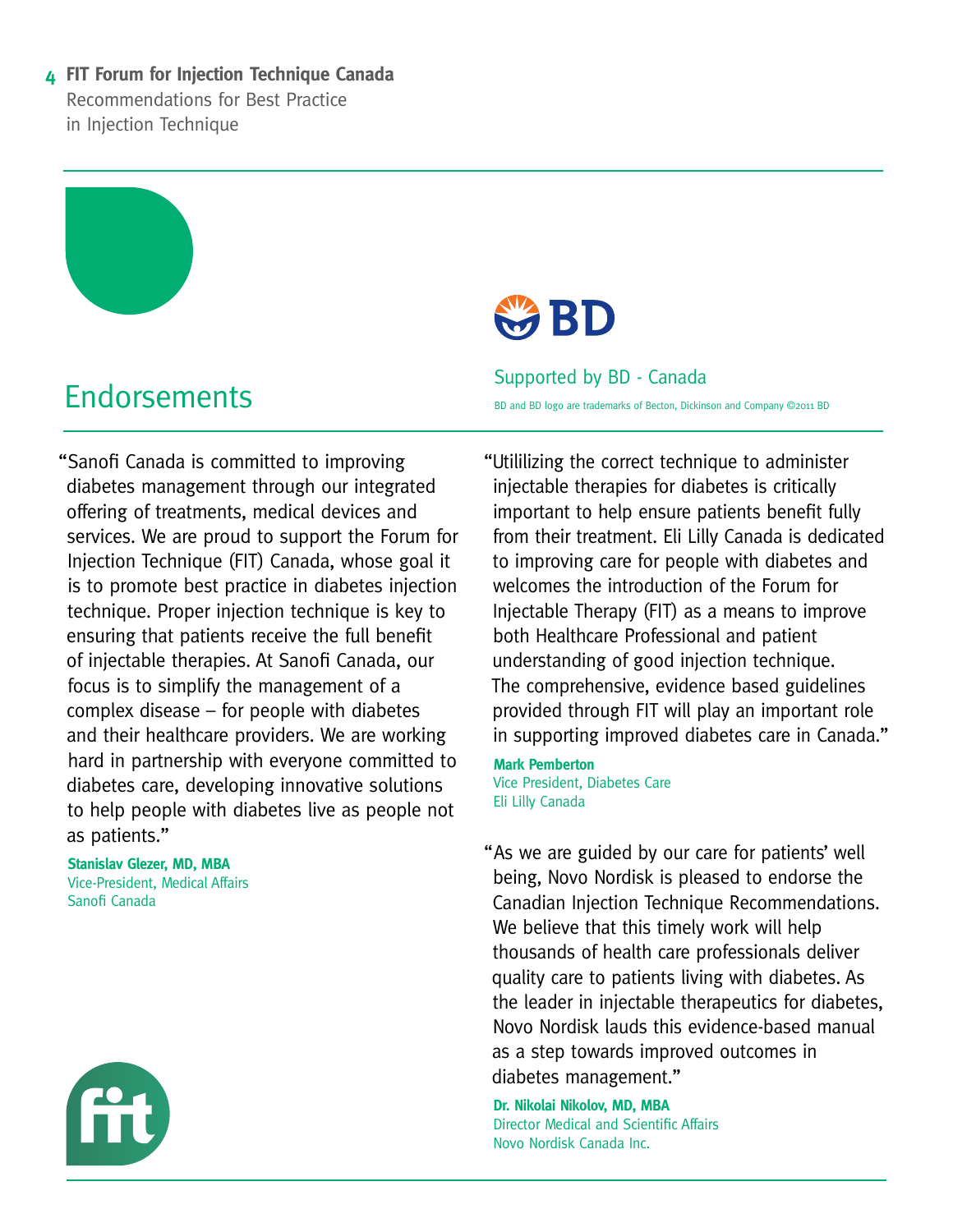**1.0**

## Preparing for Injection

#### 1.1 Psychological challenges of injections: Adults

- **1** The Health Care Professional (HCP) should prepare all people with type 2 diabetes early after diagnosis that they will likely require injectable therapy in the future to treat their diabetes. It is important to explain the natural progression of diabetes and that requiring injection therapy at any point in their treatment should not be seen as personal failure. **<sup>103</sup>**
- **2** Both the short and long term advantages of achieving target glucose levels should be emphasized. It is important to explain that finding the right combination of therapies, which may include injectable therapy to achieve individualized glycemic targets is the goal of treatment.**18, 36, 37**
- **3** The HCP should spend time exploring the individual's anxieties about the injecting process, addressing any patient concerns or barriers to treatment, with the goal of working together to improve treatment adherence and quality of life. **27, 69, 87, 101, 107, 114, 113, 117, 150, 42**

#### 1.2 Injection site care

- **1** Injections should be given into a clean site using clean hands.**<sup>63</sup>**
- **2** If cleaning is required, soap and water should be used.**<sup>63</sup>**
- **3** Disinfection of the site is usually not required; however, alcohol swabs may be used prior to injections given in the hospital or care home setting for immobile clients. If alcohol is used to clean the site, let dry completely before injection is done.**44, 43, 42, 97, 102, 125, 134**
- **4** Cleaning the cartridge or vial with an alcohol swab may be required (i.e. hospital setting).



**Figure 1.** If unclean, hands should be washed with soap and water.



**Figure 2.** If unclean, wipe cartridge or vial with an alcohol swab.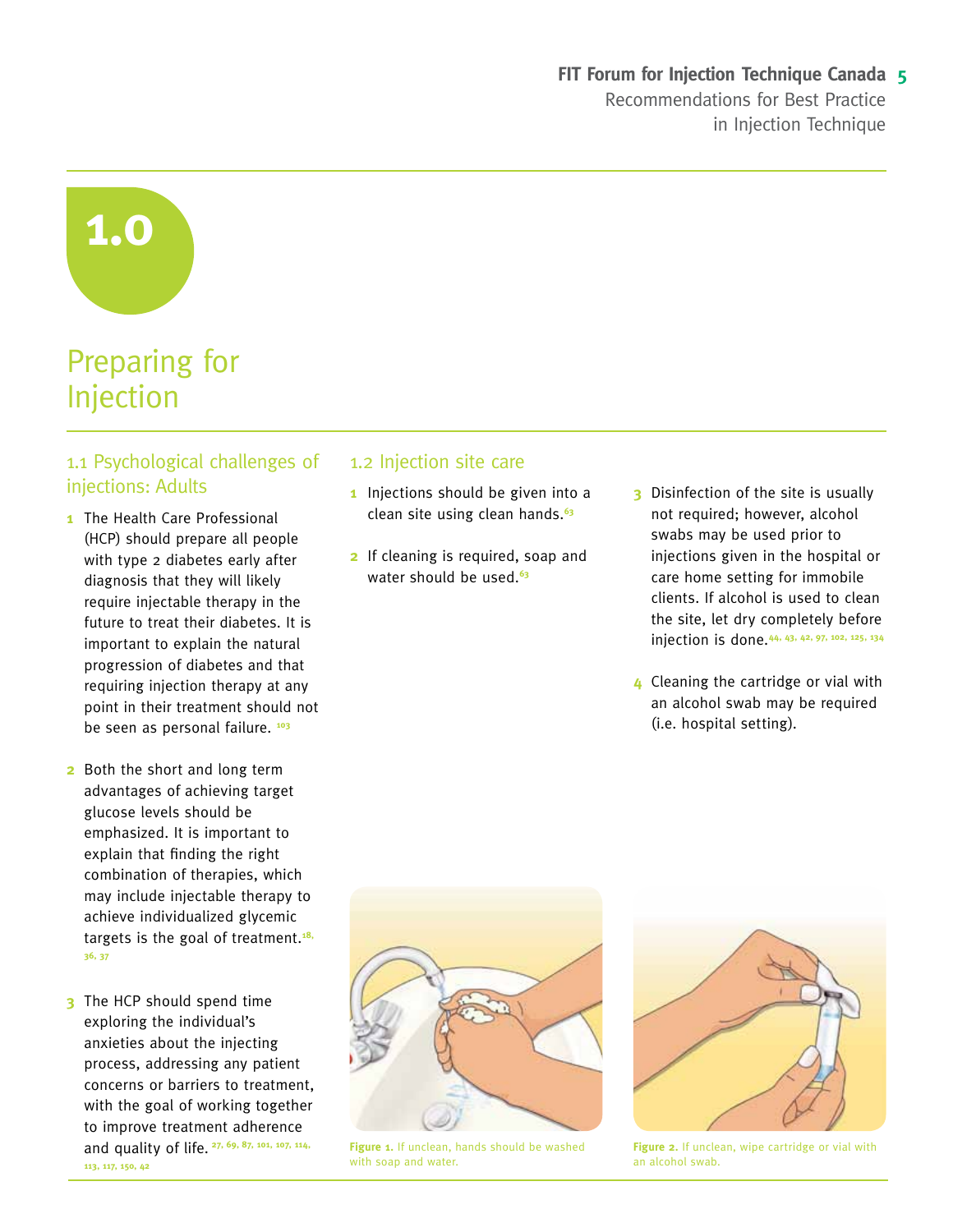# **2.0**

### The Correct Use of Devices

#### 2.1 Use of syringes

**1** Choose the right syringe. The decision should be based on amount of insulin to be given (volume: U-30, U-50 or U-100 syringes) and length of needle. The use of 8mm needle is recommended.**<sup>61</sup>**

12.7mm needles are not recommended due to increased risk of intramuscular injection.

**2** When preparing to draw up the insulin, the air equivalent to the dose should be drawn up first and injected into the vial to facilitate easier withdrawal.

- **3** If air bubbles are seen in the syringe, hold it with the needle uppermost, tap the barrel to bring them to the top and then remove the bubbles by pushing the plunger to expel the air.
- **4** Injections should be given into a skin lift at 90 degrees. To prevent possible intramuscular (IM) injections, slim individuals may need to inject into the skin lift at 45 degrees.**17, 51, 94, 126**
- **5** Insert needle completely into the skin lift; depress the plunger and hold for 5 seconds while maintaining the lift; remove the syringe straight out with a quick movement and release the skin lift. **7, 21, 51, 62, 126**
- **6** A syringe should be used only once and disposed of in an approved sharps container. **44, 28, 43, 41, 100, 125, 133, 140**



**Figure 3.** Preparing an insulin syringe.



**Figure 4.** Proper injection into skin lift at a 45 degree angle.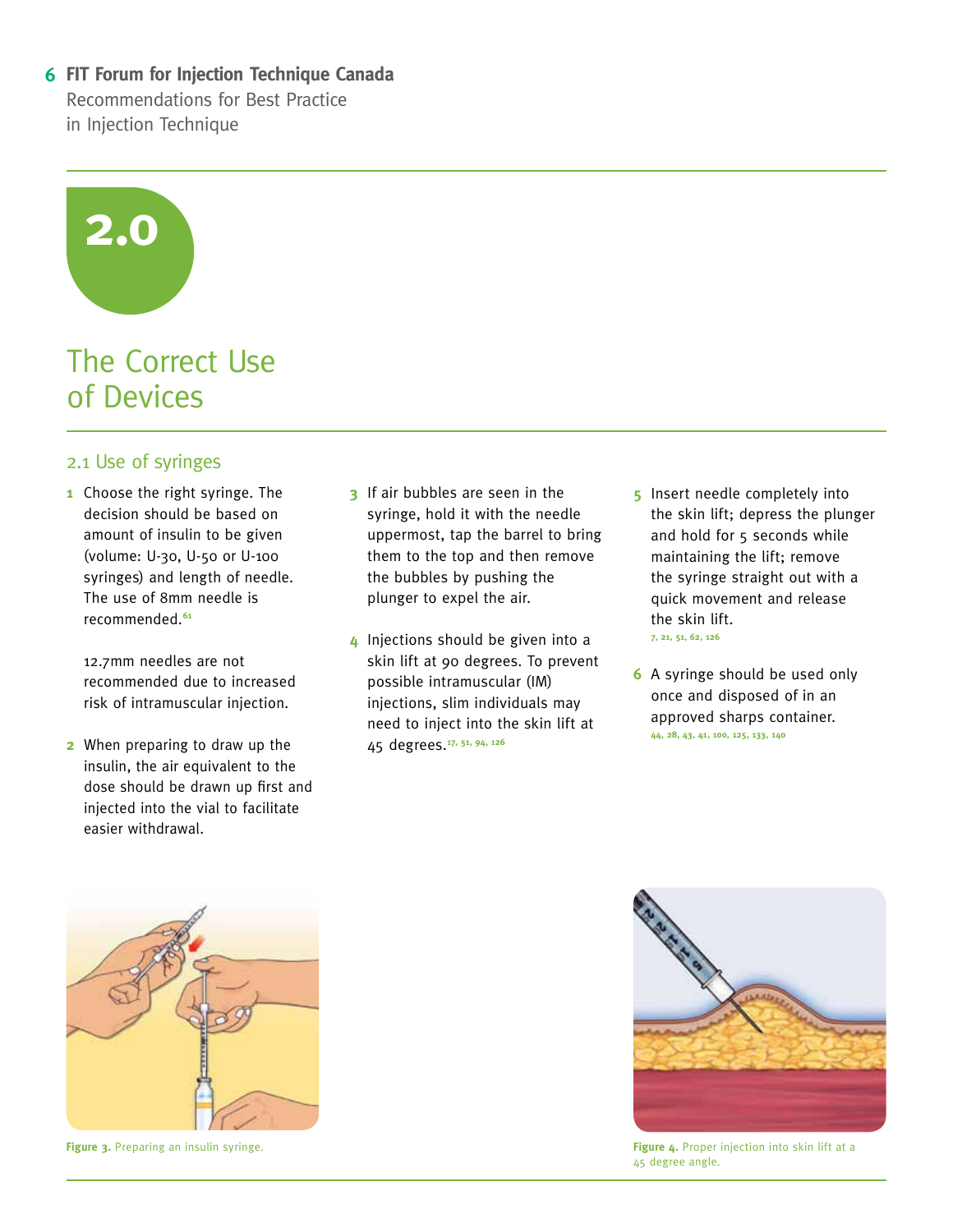#### 2.2 Use of pen devices

For specific pen teaching, please reference the instruction manual for the device.

- **1** Pen devices, designed to deliver insulin therapy, should be primed (pen with the needle pointing upwards) observing a flow of insulin at the needle tip before each injection of insulin. Once flow is verified, the desired dose should be dialed and the injection administered. **18, 40**
- **2** Priming with each injection is not required for the GLP-1 agents. Due to the design of the pen device, priming of a GLP-1 pen only occurs prior to the first dose from the pen.
- **3** Pen devices and cartridges are for single person use only and should never be shared due to the risk of cross contamination. **15, 97**
- 4 Pen needles should be used only once. **44, 29, 43, 41, 100, 125, 133, 140**
- **5** Using a new needle each time may reduce the risk of needle breakage in the skin, "clogging" of the needle, occurrence of lipohypertrophy, inaccurate dosing and indirect costs (e.g. abscess). **<sup>140</sup>**
- **6** After pushing the thumb button in completely, the individual counts to 10 slowly (10 seconds), before withdrawing the needle in order to deliver the full dose and prevent the leakage of medication. Counting past 10 seconds may be necessary for higher doses. **7, 21, 62, 83, 91, 119**



Figure 5. After pushing in insulin pen thumb **Figure 5.** After pushing in insulin pen thumb<br>button completely, count to 10 seconds before **malfunction.** withdrawing the needle from the skin.

- **7** Pen devices with a dose window should be checked at the end of each injection, "0" should be showing when the desired dose has been injected. If a number other than "0" is showing, this indicates dose of insulin that has not been given. Replace the cartridge; prime the needle and administer the remainder of the dose.
- **8** Needles should be safely disposed of immediately after use and not left attached to the pen. This prevents the entry of air (or other contaminants) into the cartridge as well as the leakage of medication out of the cartridge, which can affect subsequent dose accuracy. **7, 15, 45, 28, 62, 83**
- **9** Non disposable pen devices should never be stored in the refrigerator as the device consists of parts such as rubber, etc., whose hardness is affected by cold temperature, this in turn will affect the functioning of the pen.
- **10** Keep a spare syringe or a second pen in case of pen breakage or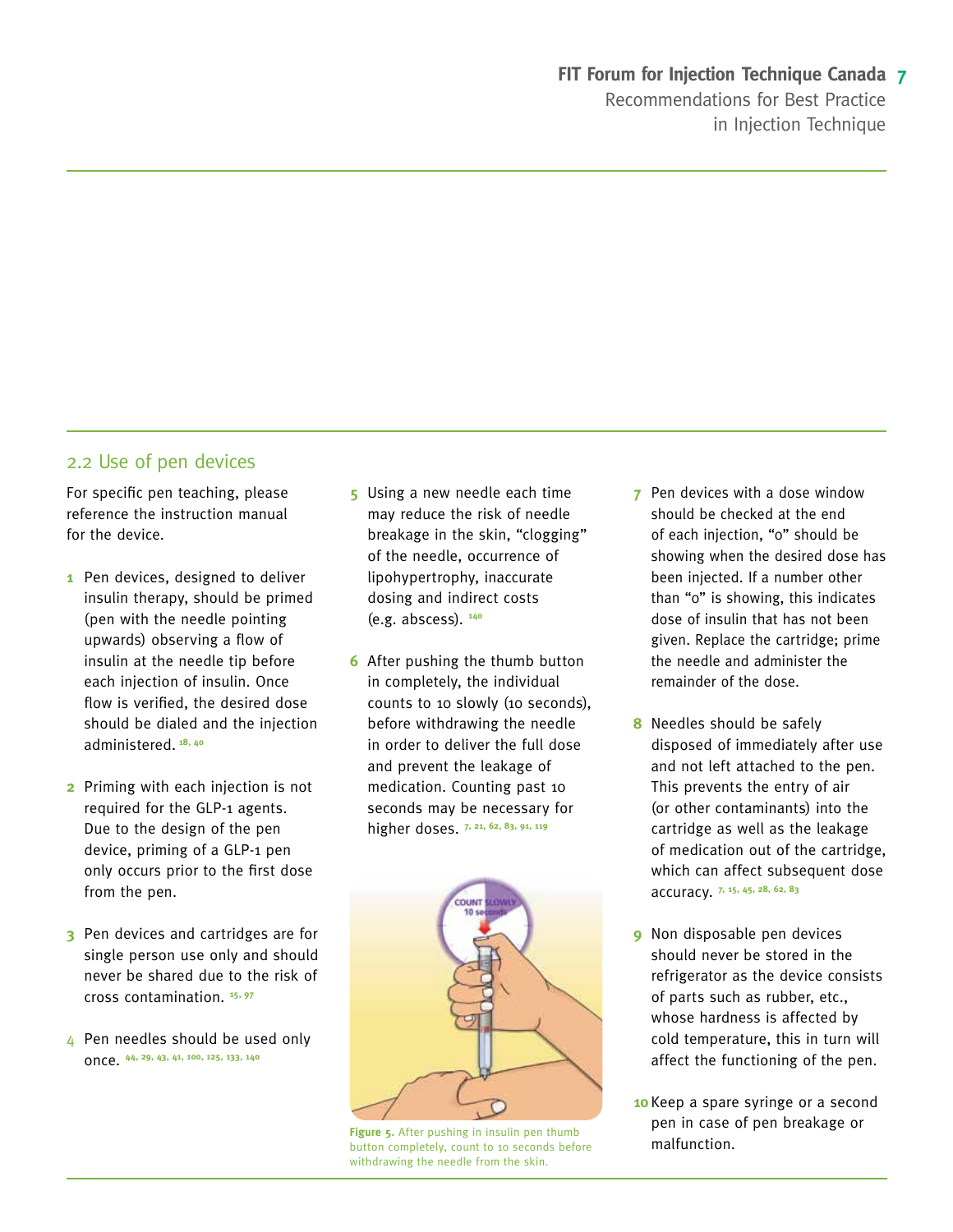# **2.0**

### The Correct Use of Devices

#### 2.3 Use of pen needles

- **1** Choose the right needle:
	- **a.** Gauge: 30 31 32 G (higher gauge = smaller needle diameter).
	- **b.** Length:  $4 5 6 8$ mm (12 – 12.7mm may increase risk of intramuscular injection).
	- **c.** 4, 5 and 6mm needles are suitable for all people with diabetes regardless of BMI.
	- **d.** A skin lift may not be required, particularly if using a 4mm needle. **17, 32, 61, 77, 79, 83, 94, 95, 126, 143**
	- **e.** Research does not support the recommendation of needles longer than 8mm.
	- **f.** Initial insulin therapy should start with the shorter length. **56, 83, 126**
- **2** Injections with shorter needle lengths (4, 5, 6mm) should be given in adults at 90 degrees to the skin surface. **17, 32, 56, 77, 83, 94, 126, 131, 143**



- **3** A skin lift may be warranted to prevent an IM injection in a slim limb or abdomen even when using short needles. **17, 56, 94, 126**
- **4** Injection at a 45 degree angle may be required in extremely lean adults with the 6 mm needle, if no skin fold is used.
- **5** When using 8, 12 and 12.7mm needles, injection should be given into a skin lift at a 90 degree angle. Slim individuals should use a skin lift and a 45 degree angle to prevent possible IM injections. **17, 56, 94, 126**





Performing a correct skin lift

**Figure 6.** Correct (left) and incorrect (right) ways to perform a skin lift. To perform a skin lift, delicately lift the skin and subcutaneous tissue between the thumb and index finger, leaving the muscle behind.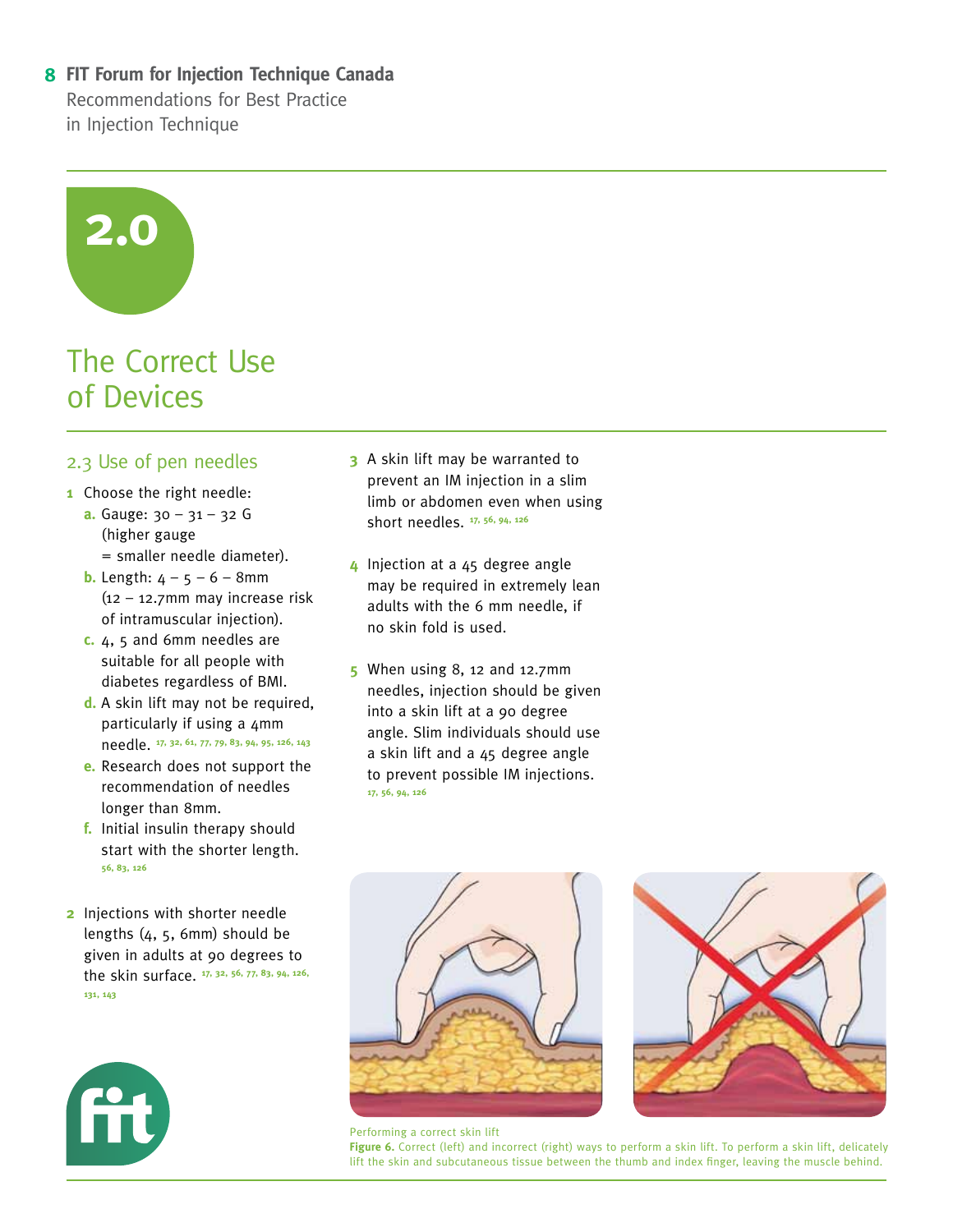#### 2.4 Injections should be given into subcutaneous tissue

- **1** To ensure proper injection technique, individuals should consult with a HCP who is trained in appropriate injection techniques. **43, 58, 61, 74**
- **2** Appearance of the skin when the needle is taken out:
	- **a.** Subcutaneous: tissue beneath the skin appears normal.**<sup>61</sup>**
	- **b.** Intradermal: a white area appearing when the needle is withdrawn can indicate that the insulin has not been injected deeply enough.
	- **c.** Blood and/or bruising at the injection site may indicate that a minor capillary has been penetrated with no resulting effect on absorption of the insulin. **58, 88, 94**



#### 2.5 Tips for making injections more comfortable

- **1** The site should be inspected and palpated by the individual prior to each injection. Any area showing signs of lipodystrophy, inflammation, edema or infection should be avoided. **43, 44**
- **2** Avoid injection in hair roots, scars, moles and other skin abnormalities.
- **3** Keep injectable therapy in use at room temperature. **5, 112**
- **4** Use needles of shorter length and smaller diameter. **<sup>77</sup>**
- **5** Use a new needle for each injection. **44, 18, 29, 43, 40**

**6** Insert the needle in a quick smooth movement through the skin. **<sup>62</sup>**

- **7** Inject slowly and evenly. Ensure that the plunger (syringe) or thumb button (pen) has been fully depressed. **<sup>62</sup>**
- **8** If using alcohol swabs, inject only when the alcohol has fully dried.
- **9** Injection through clothing should be discouraged. As needle lengths are becoming shorter there is increased risk of intradermal injection and sites cannot be inspected. **<sup>49</sup>**
- **10** In some cases, it is recommended that the dose be distributed between two injection sites to make absorption easier, as discomfort at the injection site decreases when the volume injected is smaller than 50 units. **<sup>86</sup>**
- **11** Use ice or analgesic cream on site before injection, if needed.
- **12** Use devices such as NeedleAid®, Inject-Ease®, Insuflon® and i-port®, if needed.

**Figure 7.** Proper injection technique for subcutaneous absorption of insulin and GLP-1: (left) 4mm pen needle, no skin lift, (right) 8mm pen needle, skin lift.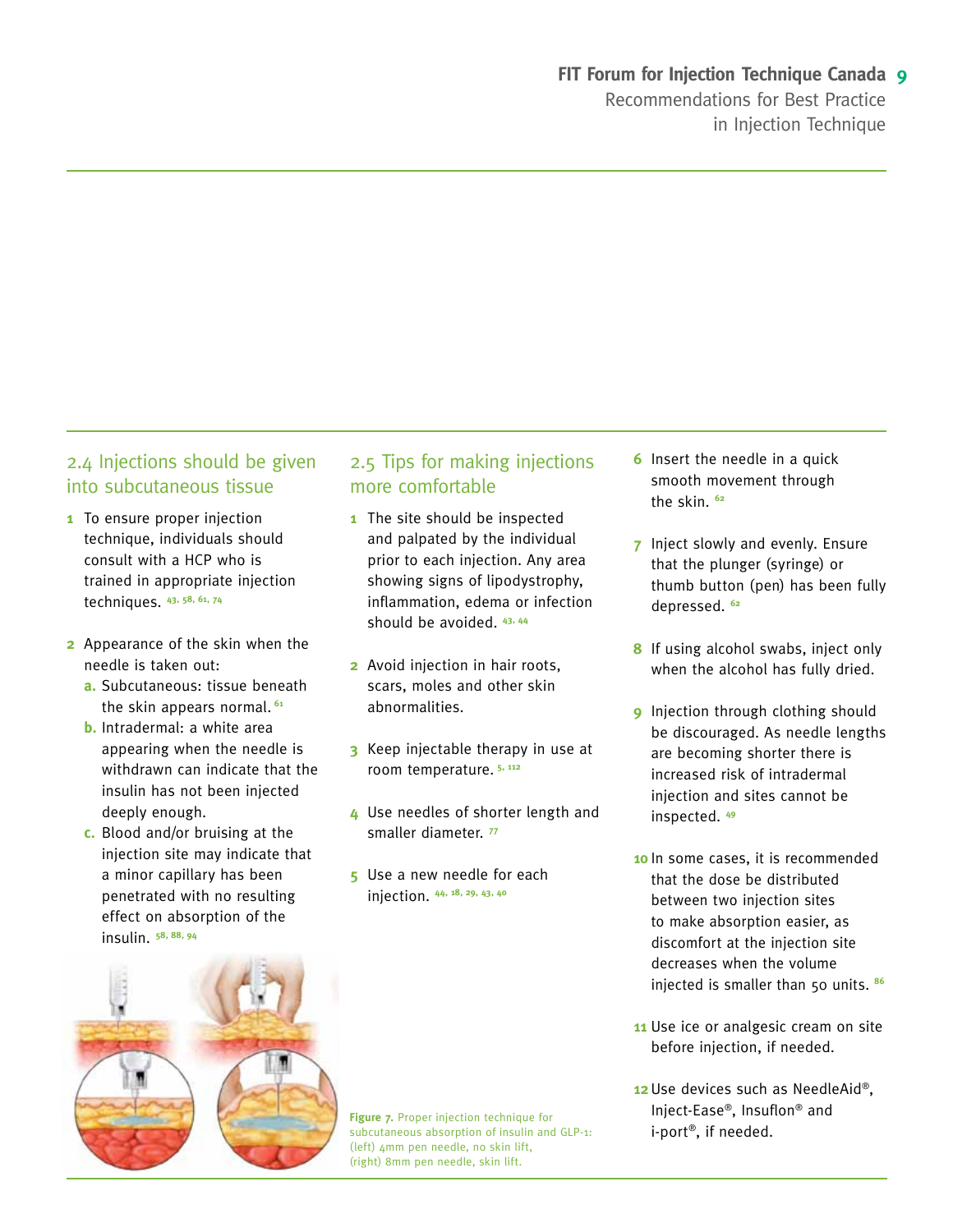

## Disposal of Injecting Material

- **1** All HCPs, individuals with diabetes and caregivers should be aware of local regulations regarding sharps disposal and the consequences of inappropriate disposal (e.g. needle stick injuries to others such as refuse workers). **11, 149**
- **2** Teach correct disposal technique to all persons on initiation of injection therapy and reinforce at subsequent visits.
- **3** Where available, a needle-clipping device can be used.
- **4** Needles should never be re-sheathed.**<sup>2</sup>**



**Figure 8.** All needles should be disposed of in an approved sharps container after use.



# Physical Aspects of Insulin

#### 4.1 Temperature of the insulin

- **1** The temperature of the insulin does not affect the absorption or kinetics of insulin, if at room or refrigeration temperature. **76, 112**
- **2** Insulin injected at room temperature may reduce irritation, burning or painful injections and facilitates the re-suspension of cloudy insulin. **3, 5, 68, 60, 133, 147**

#### 4.2 Insulin storage

- **1** Insulin should be stored at refrigeration temperature  $(2-8°C)$ . Once in use, insulin may be stored at room temperature.
- **2** Insulin should never be frozen or exposed to extreme heat  $(230^{\circ}C)$ for prolonged periods as this will affect insulin potency and alter its action.
- **3** As per product monographs, once insulin is opened it should not be used for longer than 28 days with the exception of insulin detemir which can be used for up to 42 days.
- **4** Insulin should never be used past the product expiry date.

# Factors Involving Absorption from Different Sites **5.0**

#### 5.1 Intramuscular Injection

**1** Intramuscular injection of all human insulin, rapid acting analogues, and long acting analogues should be avoided due to risk of erratic control and risk of severe hypoglycemia. **116, 57, 98, 90, 52, 142**

#### 5.2 Injection Site

- **1** Insulin is absorbed fastest from the abdomen. **3, 5, 68, 147, 55, 53, 8, 73, 14, 13, 20, 32, 16, 24**
- **2** The upper arm and lateral side of the thigh, not proximal to the knee, have moderate absorption rates. **3, 5, 68, 147, 73, 14, 13, 20, 32, 16, 24**
- **3** The buttock is the slowest absorbed site and may be preferred if slow absorption is desired. **3, 5, 147, 73, 129**

#### 5.3 Damaged Skin

**1** Damaged skin (surgical scars, lipohypertrophy as described in section 8.1) should be avoided when injecting insulin and GLP-1. **76, 68, 64, 60, 99, 91**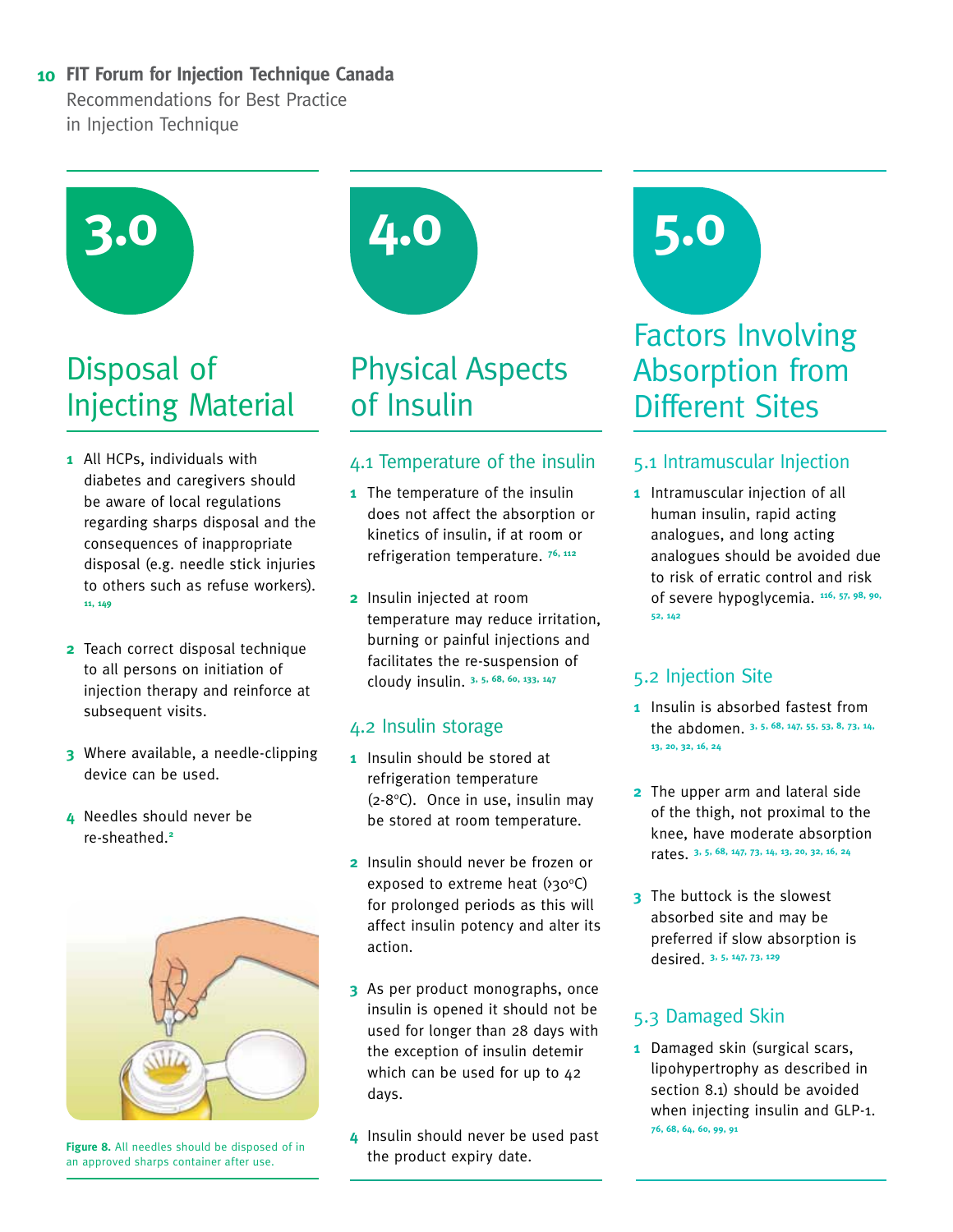**6.0**

## Factors Affecting Absorption

#### 6.1 Re-suspension of cloudy insulin

**1** When using cloudy insulin (i.e. NPH and pre-mixed insulin) the vial, cartridge or pen device should first be gently rolled 10 times, then tipped (not shaken) 10 times, and finally visually checked to ensure the suspension has a consistently milky white appearance. **68, 60, 133, 147, 91, 22, 84, 105, 50, 92**

#### 6.2 Volume of injection

- **1** Insulin injections above 50 units per dose may be more desirable to split into 2 separate injections. The larger the dose, the more delayed the action of NPH, shortacting human insulin, and rapidacting analog insulin. **76, 68, 86, 30, 83**
- **2** Larger doses of insulin are associated with more leakage and potentially more discomfort. **76, 68, 86, 30, 83**
- **3** The time action profile of the long acting analogues does not appear to be affected by the volume of injection.

#### 6.3 Other factors

- **1** Massaging the injection site is not recommended as it increases the absorption rate, and results in an unpredictable time action profile. **76, 68, 60, 99, 48, 120**
- **2** Increased skin temperature such as a sauna or hot bath can also increase absorption rate. **80, 75**
- **3** Injecting into a exercising limb may hasten absorption of insulin and result in a faster action and quicker decrease of blood glucose values. **3, 52**
- **4** Glucagon Like Peptide-1 (GLP-1), exenatide (Byetta) and liraglutide (Victoza), are absorbed equally from each of the usual injection sites (abdomen, arm and thigh). **46, 108, 25**



Figure 9. Method of mixing cloudy insulin. Roll 10 times. Tip 10 times. Perform a visual check.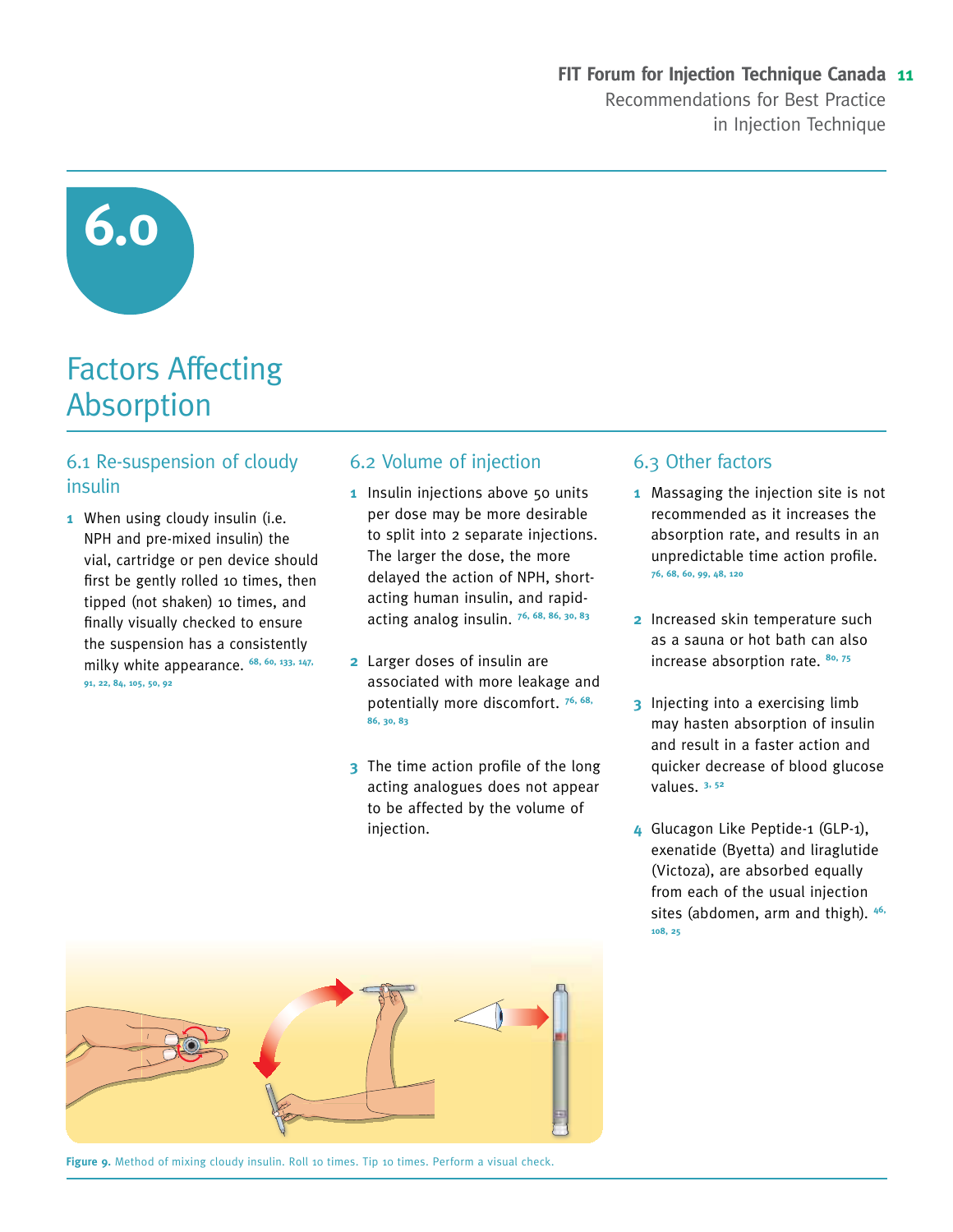# **7.0**

# Injection Sites

#### Site Selection

Recent evidence supports the conclusion that the skin thickness (epidermis and dermis) of most adults regardless of age, BMI, gender or race is relatively consistent and varies on average from 1.9 to 2.4mm. **61, 145, 96, 135**  The thickness of the subcutaneous tissue shows a much wider variance and is related to gender, body site and BMI. **61, 145, 132, 139, 137, 14**

#### 7.1 Recommendations

To avoid IM injections and considering ease of self-injection:

- **1** Abdomen, thighs and buttocks are the recommended injection sites for adults; 145, 35
- **2** The abdomen offers the most consistent absorption; **<sup>68</sup>**
- **3** The arm is not a preferred site for self-injection due to difficulty accessing the correct zone and the lower thickness of subcutaneous fat resulting in a greater potential for IM injection. **139, 35, 68, 54**







**Figure 10.** Subcutaneous tissue (in mm) for male and female adults. The mean values (bold) and ranges (in parentheses) are the result of a series of studies using ultrasound. **<sup>36</sup>**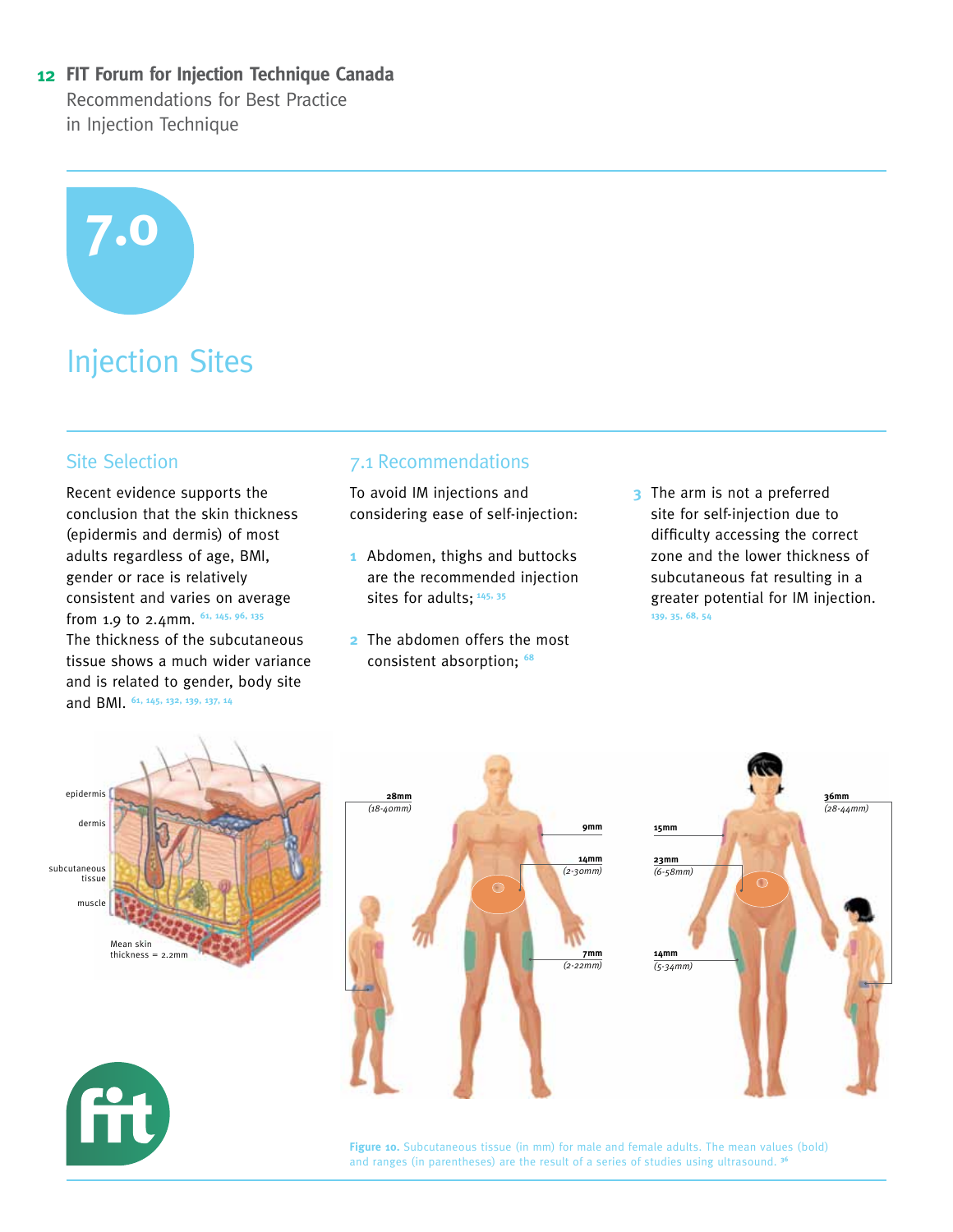# **8.0**

# Lipohypertrophy

Lipohypertrophy is the most common lipodystrophy found at injection sites. **<sup>136</sup>**

- **1** These areas are identified as thickened or 'rubbery' lesions **74, 58** that can feel hard when palpated. **118, 138, 127, 10**
- **2** Although the exact cause has not been substantiated, increased areas of lipohypertrophy are associated with use of non purified insulins, repeated injections into a small (less than postage stamp) area, reuse of needles and failure to inspect the injection sites on a regular basis. **35, 136, 74, 67, 144, 38, 58, 70, 133**
- **3** The resulting effect has been documented as a decrease in the rate of insulin absorption, inconsistent insulin absorption and unsightly anatomical lesions. **137, 118, 151, 31, 85**
- **4** Patients repeatedly choose the lipohypertrophic sites because these areas have limited nerve innervation and are relatively painless. **109, 71**
- **5** A recent international survey on insulin injection technique revealed that 47% of the participants had experienced lipohypertrophy and this was associated with repeated injections into a site smaller than a postage stamp. Twenty-eight percent of the participants could not remember ever having their injection sites checked by a HCP. **<sup>39</sup>**
- **6** Higher A1C levels have been reported with patients injecting into lipohypertrophic sites. **31, 39** Both pen and syringe devices, all needle lengths and gauges, as well as, insulin pump cannula have been associated with lipohypertrophy. **<sup>58</sup>**



#### 8.1 Recommendations

- **1** To prevent lipohypertrophy and maintain consistent absorption, patients should rotate their injections within an anatomical area, use larger injection zones and use their needles only once. **71, 39, 58, 68, 65, 18**
- **2** Injection sites should be inspected and palpated by a HCP at each visit. Ideally this should be done in a standing position. **<sup>127</sup>**
- **3** Patients should be instructed not to inject into lipohypertrophic sites. **151, 138, 85, 65**
- **4** When changing injection sites from a lipohypertropic to healthy site patients should be cautioned to initially reduce the insulin dose and monitor their blood glucose more frequently. **<sup>123</sup>**
- **5** Teach patients how to inspect and palpate their injection sites to detect lipohypertrophy.**65, 123**



**Figure 11.** Lipotropic lesions: lipohypertrophy **Figure 12.** The different 'pinch' characteristics of normal (left) versus lipohypertrophic (right) tissue. **122**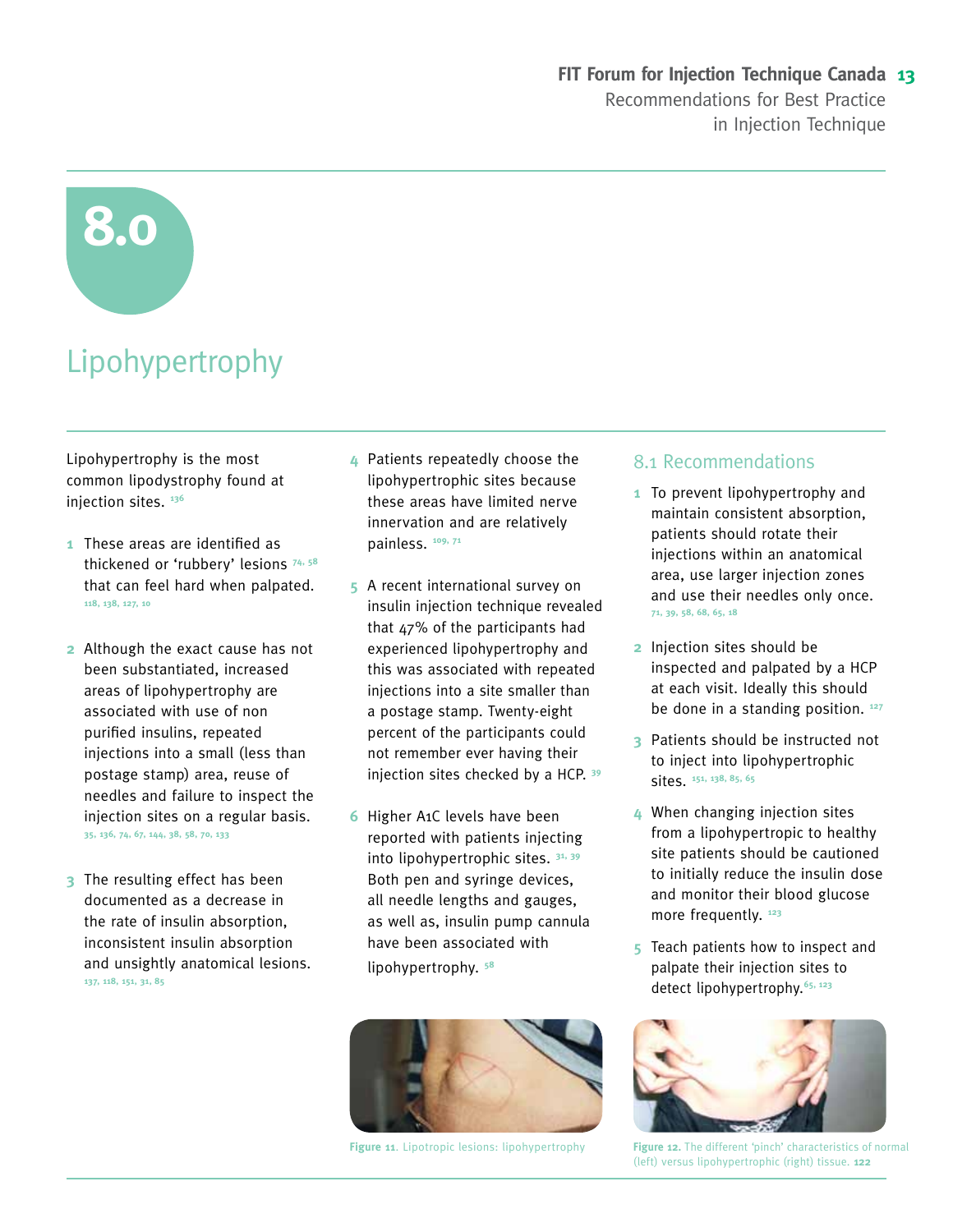# **9.0 10.0**

# Rotation of Sites **Bruising and**

Site rotation is essential to avoid lipohypertrophy and ensure consistent absorption of the medication. **67, 144, 38, 118, 151, 31**

#### 9.1 Recommendations

- **1** To prevent lipohypertrophy and maintain consistent absorption, patients should be taught a personalized "structured rotation" for their injection sites. **152, 122**
- **2** Structured rotation is recommended in the same anatomical region at the same time of day with the injections being at least 2 to 3cm apart (2 fingers) across the entire area. **14, 152, 4**
- **3** The abdomen remains a preferred injection site although patient preference is always a consideration;**15** care should be taken to avoid injecting within 3.5cm of the umbilicus.

**4** Rotation of injection sites should be discussed at each patient visit. **35, 65, 123**



**Figure 13.** Sample structured rotation plan for abdomen and thighs. Divide the injection site into quadrants or halves. Use 1 section per week and move clockwise. **35**



**Figure 14.** Injections within any quadrant or half should be spaced at least 2-3cm from each other



# Bleeding

Local bruising and/or bleeding will occasionally occur at the injection site and is seen more frequently in patients taking anti-platelet therapy. This does not appear to be associated with specific needle length or site but may be affected by injection technique. Studies suggest that bruising and/ or bleeding does not affect the absorption of the medication. **58, 88, 94**

#### 10.1 Recommendations

- **1** Reassure patients that occasional bruising or bleeding at the injection site does not affect the action of the medication. **88, 94**
- **2** Frequent bruising or bleeding at the injection site warrants a review of injection technique.

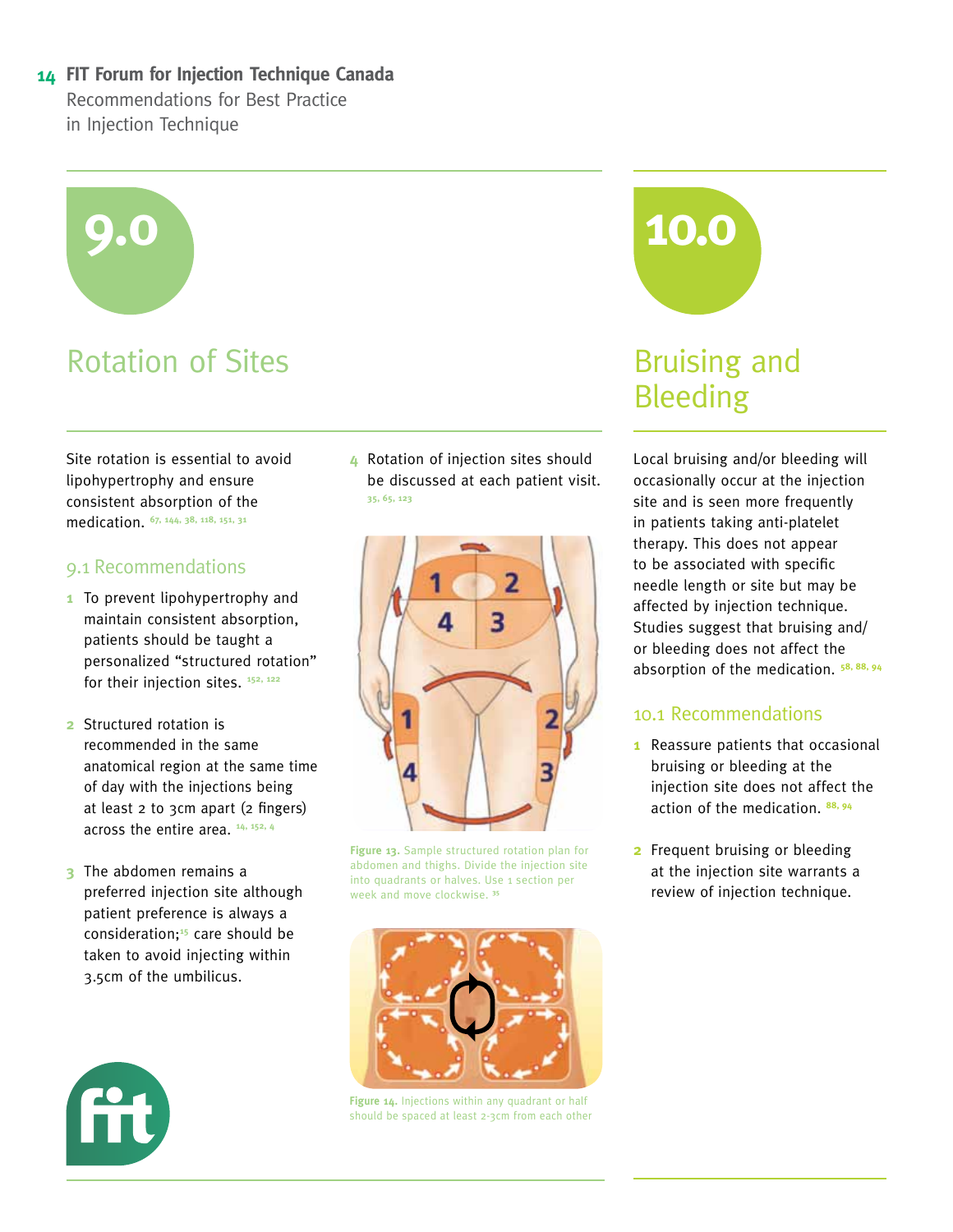#### **Special Populations**



## Pregnancy



There is limited research but many clinical practice hours on which to base injection recommendations for pregnancy. The following are concluded from a study using routine fetal ultrasonography assessing the subcutaneous fat patterns of pregnant women (weeks 16 to 38)**47** and expert opinion from practitioners.**<sup>121</sup>**

#### 11.1 Recommendations

- **1** The abdomen is the preferred site of injection for pregnant women.**<sup>121</sup>**
- **2** The use of a skin lift and shorter needles (4mm, 5mm) decreases the potential for IM injections. **61, 145, 96, 135**
- **3** Avoid injections around the umbilicus **145, 96** or areas on the abdomen with taut skin.

Safety, which is the major consideration in injection therapy, becomes the most significant factor when assessing cognitive and functional abilities affected by aging. **<sup>26</sup>**

Education and treatment approaches for this population are challenged by physical changes such as loss of muscle mass and strength and a decrease in skin integrity coupled with changes in memory, sight and hearing. The approach with elderly patients needs to be highly individualized integrating all aspects of their life including physical, social and spiritual realms. **26, 82**

#### 12.1 Recommendations

**1** Individualized assessment should be done using standardized tests for cognitive and functional abilities. **72, 26**

- **2** A structured management plan is desirable based on a comprehensive assessment. **72, 82**
- **3** The use of premixed insulin is a safety consideration for the elderly. The use of premixed insulin in the elderly results in greater accuracy in the insulin dose as compared to self-mixed insulin. **34, 115**
- **4** Pen use, including the use of memory pens and other assistive devices are recommended. **<sup>18</sup>**
- **5** Involvement and education of family members/friends is encouraged for support and safety. **9, 82**
- **6** For elderly patients with little subcutaneous adipose tissue, particular care is needed in lifting the skin. **<sup>14</sup>**
- **7** All training regarding injection therapy should include a return demonstration. **<sup>72</sup>**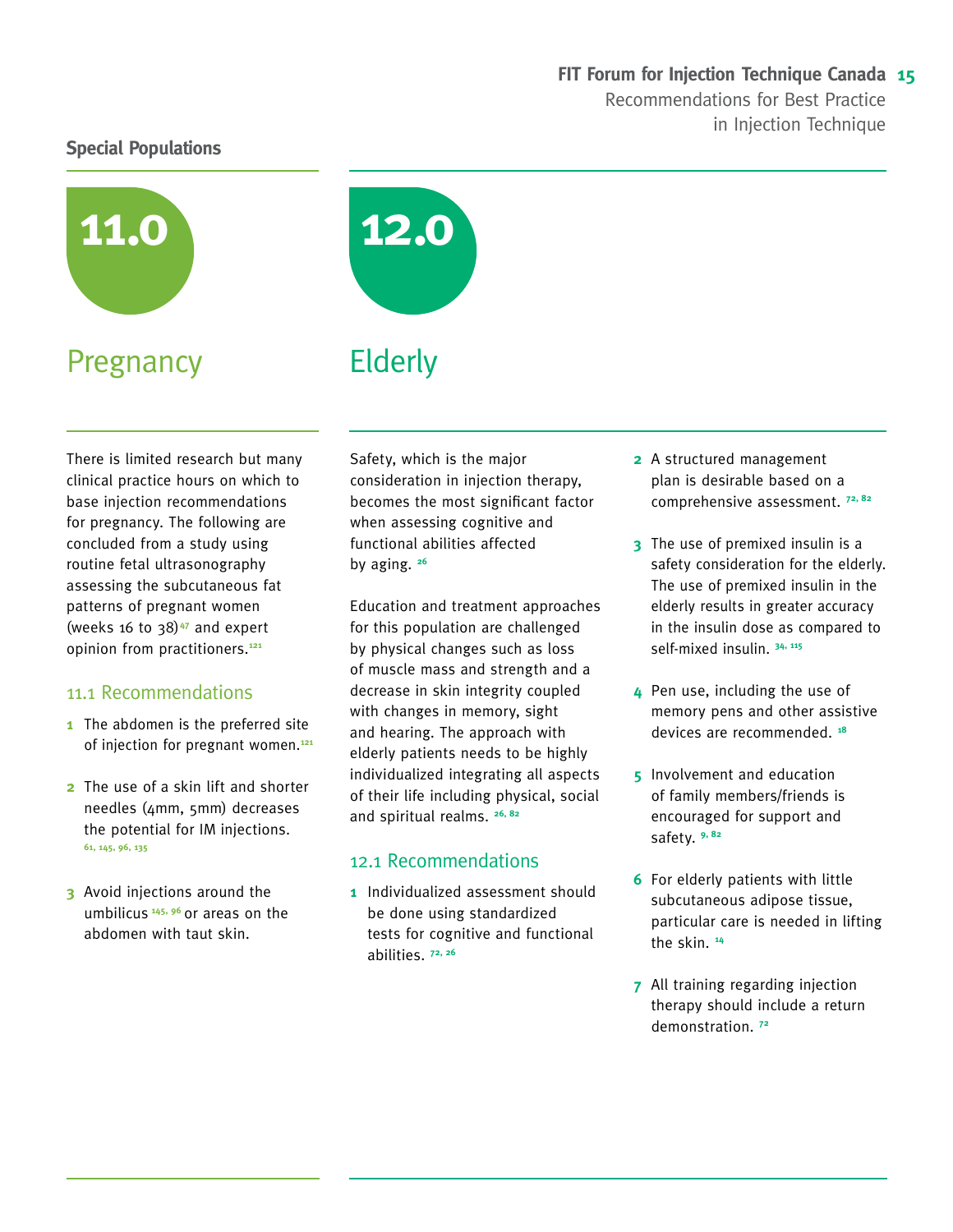

# **Pediatrics**

Physiological Challenges

#### 13.1 Thickness of Subcutaneous Fat

Many children and adolescents are emaciated at time of diagnosis. As well, slim children and especially lean teenage boys have minimal subcutaneous adipose mass. These factors can make it challenging to administer insulin into subcutaneous fatty tissue.

#### Recommendations

- **1** The HCP should do an individualized assessment to determine the amount of subcutaneous fat thickness at each of the injection sites. This assessment will guide the HCP in choice of needle length and technique required. **<sup>33</sup>**
- **2** Insulin pens are the injection devices of choice due to shorter needle size  $-4$ , 5 or 6mm.  $141$ 
	- **i.** A 4mm needle can be inserted at a 90 degree angle without a skin lift in most children and adolescents. **<sup>17</sup>**
	- **ii.** If the child or adolescent is lean, 5 and 6mm needles require a 45 degree angled injection with a skin lift. **79, 78**
- **3** If a young child will not hold still for the injection procedure as is required with pen use (see section 2.3) a syringe with an 8mm needle may be used. It is critical to inject into sites with the most adipose mass, perform a skin lift and angle the injection in an attempt to avoid an IM injection. **141, 78**

#### 13.2 Sites

Small children have less surface area at injection sites. As well, many youth do not adhere to an adequate plan for rotating sites making lipohypertrophy a very frequent problem. Barriers to use of multiple sites are fear that new sites will be painful and comfort with their existing routine. **110, 93**

#### Recommendations

- **1** The HCP should instruct parents and youth on the need for a proper system of rotation. Parents need to be firm about not injecting into "favourite spots".
- **2** For youth who self-inject, supervision may be required to ensure adequate site rotation.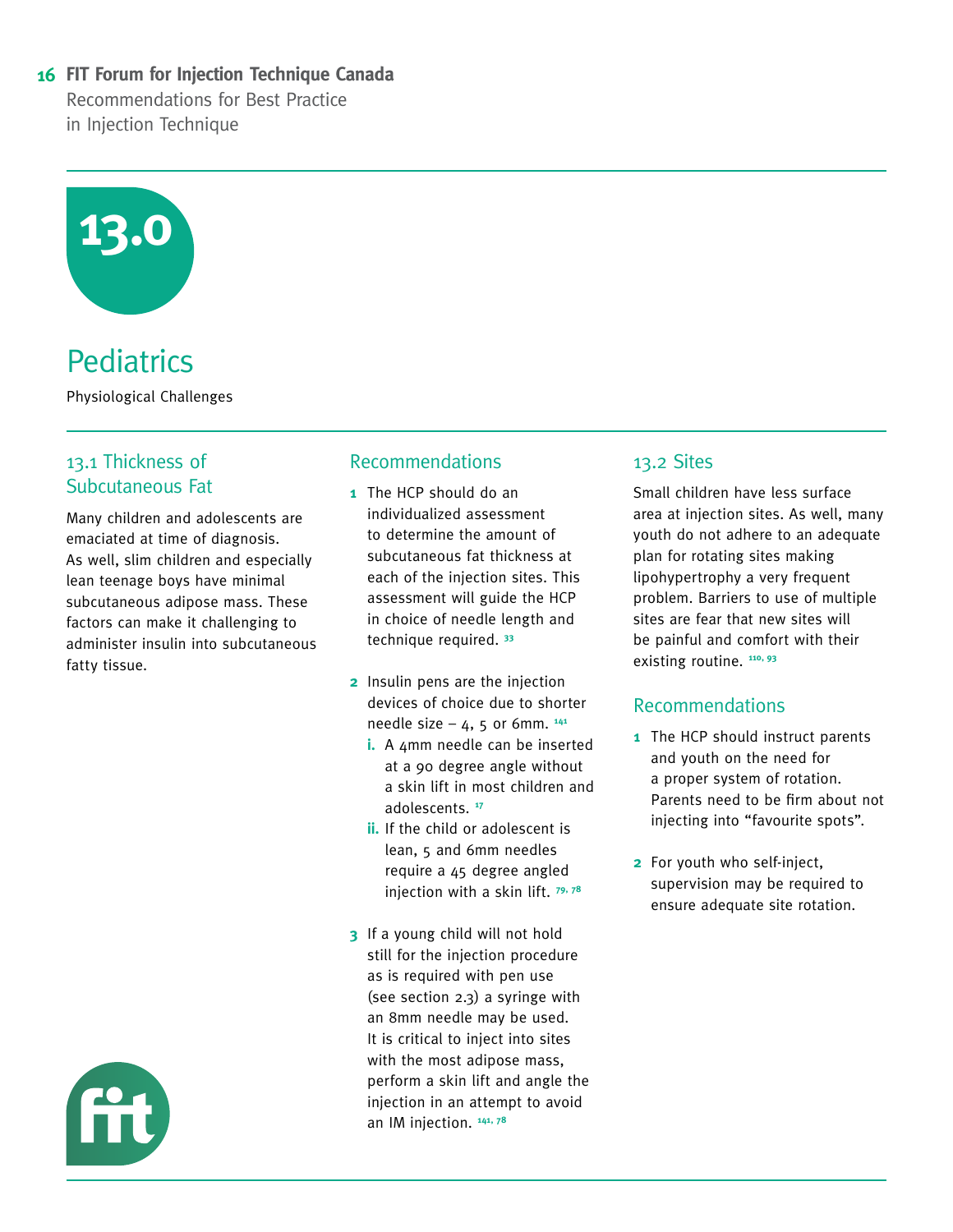# **Pediatrics**

Psychosocial Challenges

#### 13.3 Self-Injection

The age at which children can selfinject is related to developmental maturity rather than chronological age. Most children over the age of ten years can either give their own injections or help with them. **<sup>12</sup>**

#### Recommendation

**1** If self-injecting, young children should share this responsibility with their parents and do so under supervision. **33, 12**

#### 13.4 Needle Anxiety and Pain

Needle anxiety is common in both youth with diabetes and their parents, with younger children reporting more fear and pain. Parents' attitudes are important for youth's acceptance of injections. **81, 128, 66**

#### **Recommendations**

**1** Ask about needle fear and pain, as many will not report it. **<sup>74</sup>**

- **2** At diagnosis the HCP should consider intervention strategies for the parents:
	- **a.** Inform them that their displayed distress and negative attitudes can influence their child's cooperation.
	- **b.** Let them experience a saline injection with a syringe or pen tip needle attached to an empty insulin pen.
- **3** Younger children may be helped by:**<sup>33</sup>**
	- **a.** Distraction therapy as long as it does not involve trickery. For example, injecting while watching a favourite show, blowing bubbles, looking for hidden objects in picture books, etc.
	- **b.** Play therapy. For example, injecting a favourite stuffed toy.
- **4** Older children and adolescents may be helped by cognitive behavioural therapy if available: **<sup>33</sup>**
	- **a.** Relaxation training
	- **b.** Guided imagery
	- **c.** Graded exposure
	- **d.** Active behavioural rehearsal
	- **e.** Modeling and reinforcement
	- **f.** Incentive scheduling

#### 13.5 Insulin Under and **Overdosing**

Intentional under and overdosing of insulin is common in children and adolescents and can lead to severe hypoglycemia or diabetic ketoacidosis. **124, 19, 130, 146**

#### Recommendations

- **1** If insulin dose manipulation is suspected or confirmed, the HCP should instruct parents to be more involved in insulin administration. **<sup>6</sup>**
- **2** If omission or over-dosing is an ongoing problem, the parents should be instructed to take over the task of injecting insulin.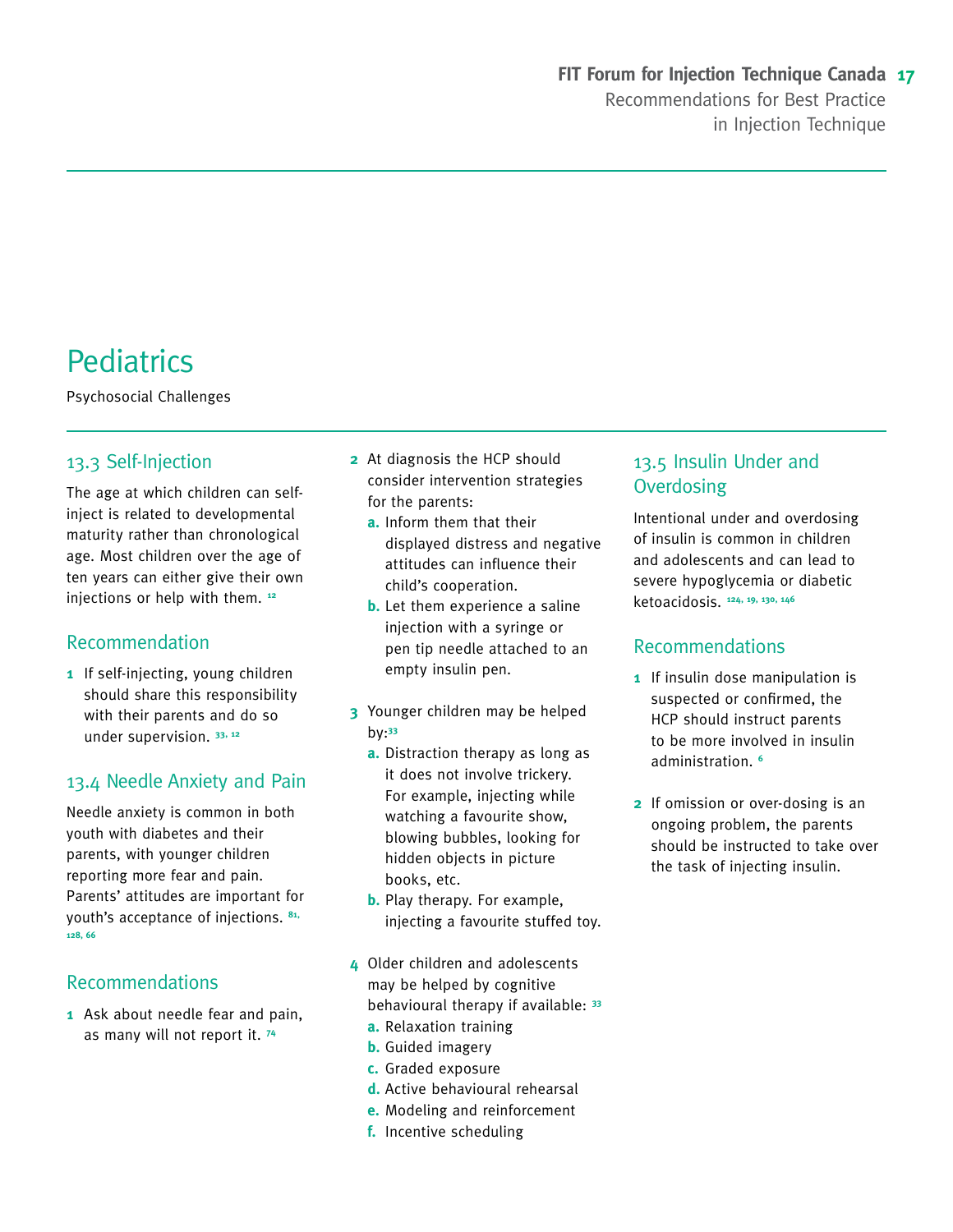

# **Institutions**

The safety of patients and HCPs living and working in medical institutions and long-term care facilities is the primary consideration for review of injection technique. Needle stick injuries are a frequent yet largely preventable occurrence among HCPs. Cross contamination among the patients is also preventable with appropriate use of the injection devices.

#### 14.1 Recommendations:

- **1** Safety engineered devices (syringes or pen needles) should be used by all HCPs for all injections in an institutional setting eliminating the need to recap needles. **58, 2, 3**
- **2** Injectable delivery system should be for individual use. **58, 97**
- **3** Injection site should be clean and free of infection, edema, bruising or lipohypertrophy. **18. 44, 102**
- **4** Alcohol swabs may be used to clean the site (note: this does not disinfect the site and the skin should be thoroughly dry before injecting). **18, 44, 102, 125**
- **5** Due to the potential for needlestick injury the use of a shorter syringe needle and an angled injection is preferred over the use of a skin lift to avoid IM injections in the thin elderly. **61, 145, 96, 135**

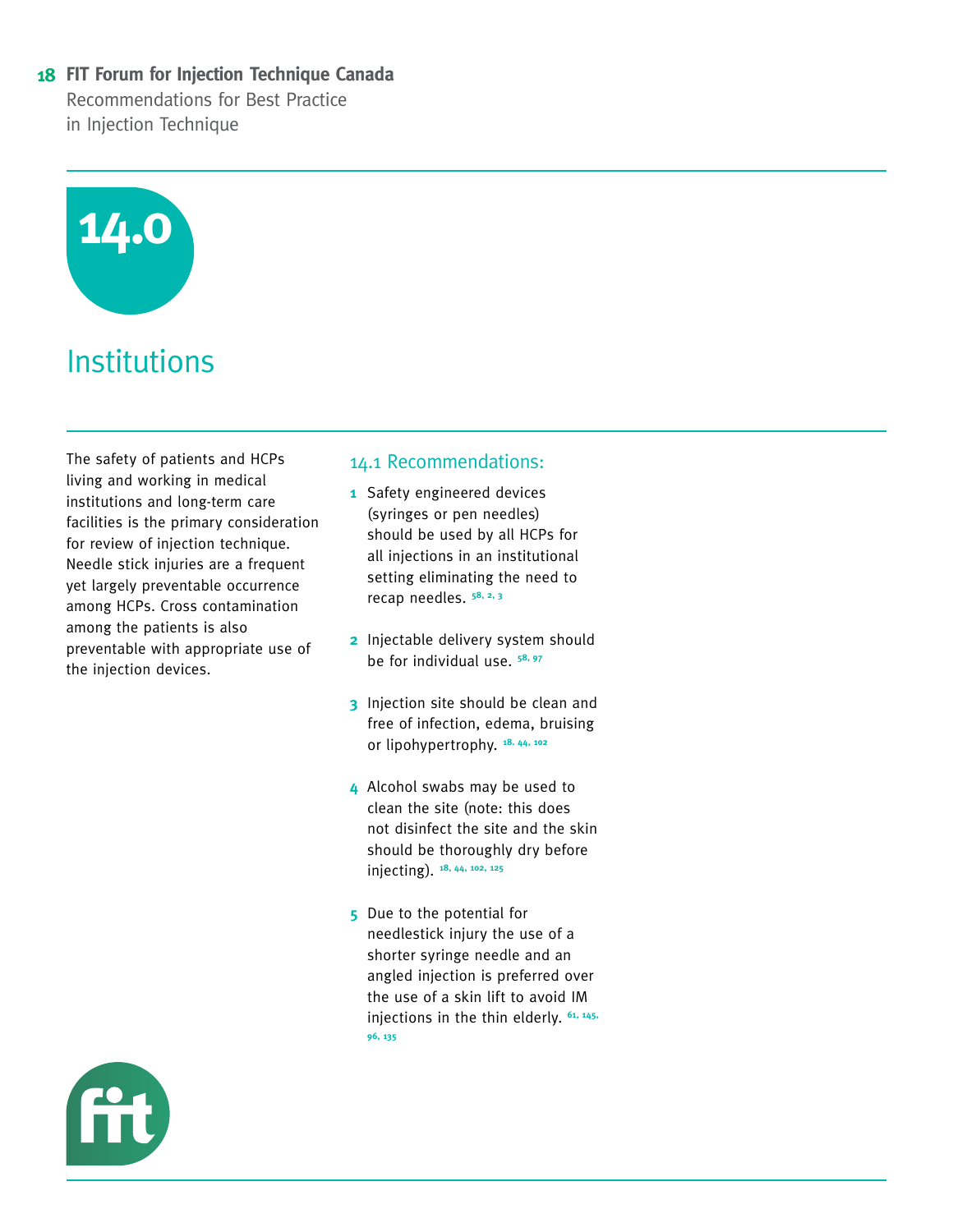# **15.0**

# 10 Best Practice Recommendations

- 1 Begin preparing all people with type 2 diabetes soon after diagnosis, that they will likely need injectable therapy in the future, to achieve glycemic targets.
- **2** Injections should be given into a clean site using clean hands.
- **3** Initial insulin therapy should start with the shorter length.  $4, 5$  and 6mm needles are suitable for all people with diabetes regardless of BMI. Research does not support the use of needles longer than 8mm.
- **4** Abdomen is the preferred site for consistency of absorption.
- **5** Rotation of injection site within an anatomical area is essential to avoid lipohypertrophy.
- **6** Teach patients how to inspect and palpate their injection sites to prevent lipohypertrophy.
- **7** Safety engineered devices (syringes and pen needles) should be used within institutional settings.
- **8** Insulin injected at room temperature may reduce irritation, burning or painful injections. Re-suspension of cloudy insulin is facilitated at room temperature.
- **9** When using cloudy insulin it should be rolled gently 10 times, then tipped (not shaken) 10 times, and finally visually checked to ensure the suspension has a consistently milky white appearance.
- **10** Special Populations
	- **a.** The abdomen is the preferred site of injection for pregnant women.
	- **b.** In elderly safety is the major consideration, assess cognitive and functional abilities.
	- **c.** Young children who selfinject and older children and adolescents who are suspected of insulin under or overdosing should be **closely supervised** by a parent.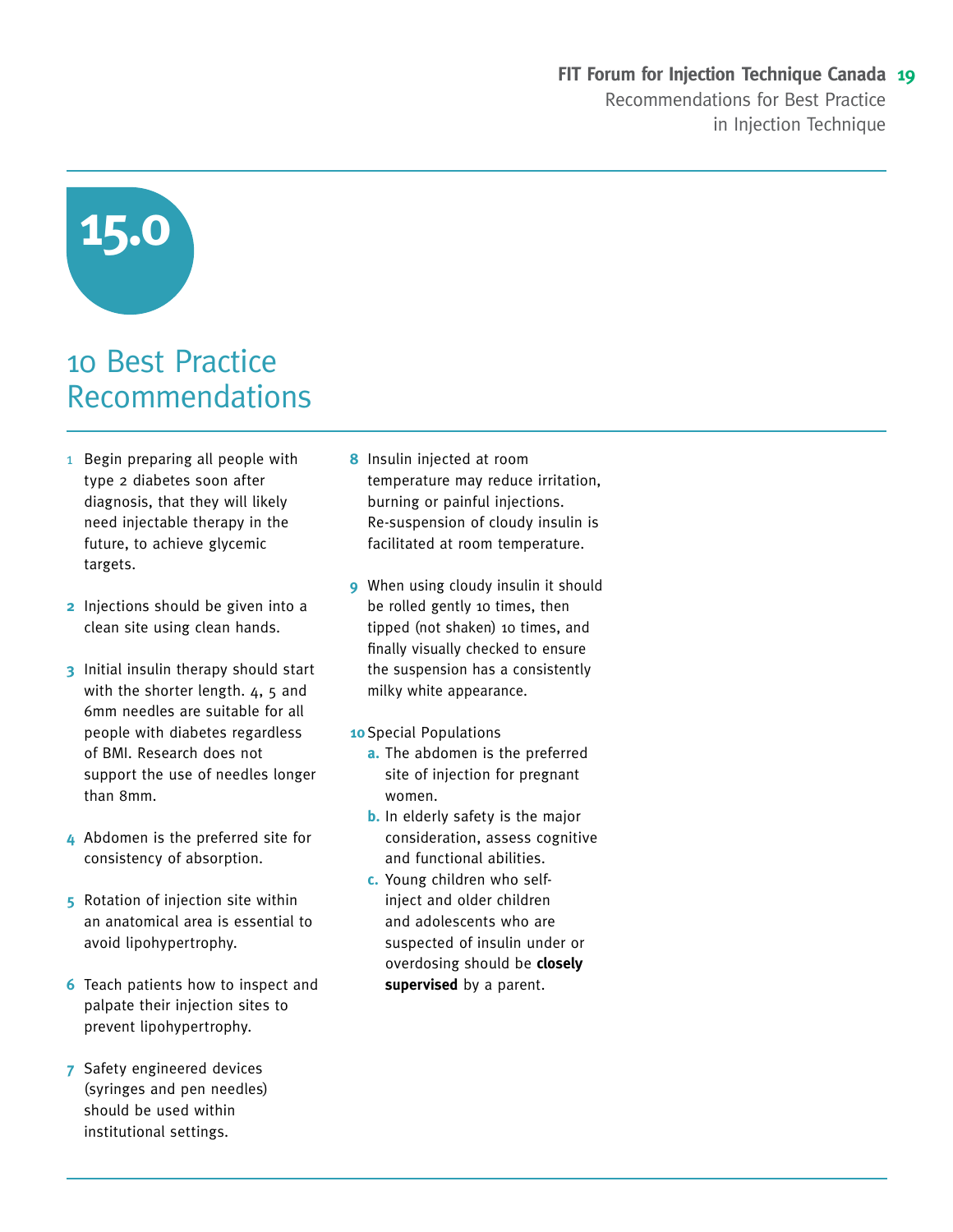#### **20 FIT Forum for Injection Technique Canada**

Recommendations for Best Practice in Injection Technique

# **16.0**

# References

#### **AADE 2011**

**1** American Association of Diabetes Educators. Strategies for Insulin Injection Therapy in Diabetes Self-Management. 2011.

#### **Adams 2006**

**2** Adams D, Elliott TS. Impact of safety needle devices on occupationally acquired needle stick injuries: a four-year prospective study. J Hosp Infect 2006; 64: 50-55.

#### **ADA 2004**

**3** American Diabetes Association Position Statements: Insulin administration. Diabetes Care 2004; 27:S106-7.

#### **ADA 2009**

**4** American Diabetes Association. Intensive Diabetes Management. Fourth ed. 2009 ADA, Alexandria, VA.

#### **Ahern 2001**

**5** Ahern J, Mazur ML. Site rotation. Diabetes Forecast 2001; 54: 66-68.

#### **Anderson 2007**

**6** Anderson BJ, Svoren B, Laffel L. Initiatives to promote effective self-care skills in children and adolescents with diabetes mellitus. Disease Management Health Outcomes 2007; 15:101-108.

#### **Annersten 2000**

**7** Annersten M, Frid A. Injectable therapy Pen Devices dribble from the tip of the needle after injection. Practical Diabetes International 2000; 17: 109-111.

#### **Annersten 2005**

**8** Annersten M, Willman A. Performing subcutaneous injections: a literature review. Worldviews on Evidence-Based Nursing 2005; 2:122-130.

#### **Armour 2005**

**9** Armour TA, Norrris SL, Jack L Jr, et al. The effectiveness of family interventions in people with diabetes mellitus: a systematic review. Diabet Med. 2005; 22:1295-1305.

#### **Atlan-Gepner 1996**

**10** Atlan-Gepner C, Bongrand P, Farnarier C, Xerri L, Choux R, Gauthier JF, Brue T, Vague P, Grob JJ, Vialettes B. Insulininduced lipoatrophy in type 1 diabetes: a possible tumour necrosis factor-a mediated dedifferentiation of adipocytes. Diabetes Care 1996; 19:1283-1285.

#### **Bain 1998**

**11** Bain A, Graham A. How do patients dispose of syringes? Pract Diab Int 1998; 15: 19-21.

#### **Bangstad 2009**

**12** Bangstad H-J, Danne T, Deeb LC, Jarosz-Chobot P, Urakami T, Hanas R. ISPAD Clinical Practice Consensus Guidelines: Insulin treatment. Pediatric Diabetes 2009(Suppl 12); 10:82-99.

#### **Bantle 1990**

**13** Bantle JP, Weber MS, Rao SM, Chattopadhyay MK & RP Robertson. Rotation of the anatomic regions used for insulin injections day-to-day variability of plasma glucose in type 1 diabetic subjects. JAMA 1990; Vol 263, No 13, 1802-1806.

#### **Bantle 1993**

**14** Bantle JP, Neal L, Frankamp LM. Effects of the anatomical region used for insulin injections on glycaemia in type 1 diabetes subjects. Diabetes Care 1993; 16:12:1592-97.

#### **Bärtsch 2006**

**15** Bärtsch U, Comtesse C, Wetekam B. Injectable therapy Pen Devices for treatment of diabetes (article in German). Ther Umsch 2006; 63: 398-404.

#### **Becker 1998**

**16** Becker D. Individualized insulin therapy in children and adolescents with type 1 diabetes. Acta Paediatr Suppl 1998; Vol 425, 20-24.

#### **Birkebaek 2008**

**17** Birkebaek N, Solvig J, Hansen B, Jorgensen C, Smedegaard J, Christiansen J. A 4mm needle reduces the risk of intramuscular injections without increasing backflow to skin surface in lean diabetic children and adults. Diabetes Care 2008; 22: e65.

#### **Bohannon 1999**

**18** Bohannon NJ. Injectable therapy delivery using pen devices. Simple-to-use tools may help young and old alike. Postgraduate Medicine 1999; 106: 57-58.

#### **Boileau 2006**

**19** Boileau P, Aboumrad B, Bougneres P. Recurrent comas due to secret selfadministration of insulin in adolescents with type 1 diabetes. Diabetes Care 2006; 29:430-431.

#### **Braakter 1996**

**20** Braakter EW, Woodworth JR, Bianchi R, Cermele B, Erkelens DW, Thijssen JH & D Kurtz. Injection site effects on the pharmacokinetics and glucodynamics of insulin lispro and regular insulin. Diabetes Care 1996; Vol 19,No 12, 1437-1440.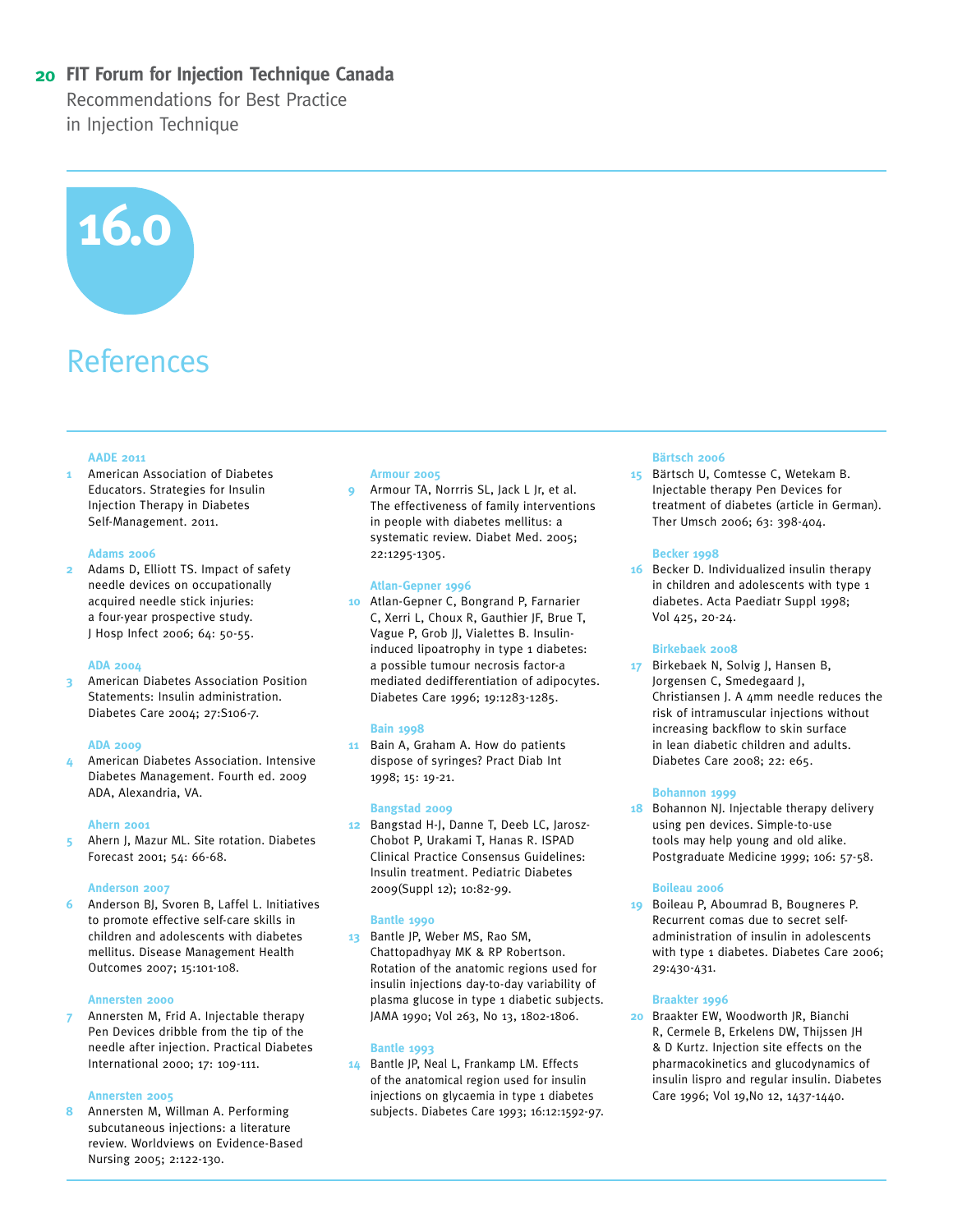#### **Broadway 199**

**21** Broadway CA. Prevention of injectable therapy leakage after subcutaneous injection. Diabetes Educator 1991;17: 90.

#### **Brown 2004**

**22** Brown A, Steel JM, Duncan C, Duncun A, McBain AM. An assessment of the adequacy of insulin Pen Devices on injectable therapy in pen injectors. Diabet Med 2004; 21:604-608.

#### **Buse 2009**

**23** Buse JB, Rosenstock J, Sesti G, Schmidt WE, Montanya E, Brett JH, Zychma M, Blonde L: for the LEAD-6 Study Group. Liraglutide once a day versus exenatide twice a day for type 2 diabetes: a 26-week randomised, parallel-group, multinational, open-label trial (LEAD-6). Lancet 2009; 374: 39-47.

#### **Caffrey 2003**

**24** Caffrey RM. Diabetes under control: Are all syringes created equal? Am J Nursing 2003; 103: 46-49.

#### **Calara 2005**

**25** Calara F, Taylor K, Han J et al. A randomized, open-label, crossover study examining the effect of injection site on bioavailability of exenatide (synthetic exendin-4). Clin Ther 2005; 27:210–215.

#### **CDA 2008**

**26** Canadian Diabetes Association Clinical Practice Guidelines Expert Committee, Canadian Diabetes Association 2008 Clinical Practice Guidelines for the Prevention and Management of Diabetes in Canada. Can J Diabetes 2008; 32(suppl 1):S181-18186.

#### **Cefalu 2008**

**27** Cefalu TW, Mathieu C, Davidson J, Freemantle N, Gough S, Canovatchel, W: OPTIMIZE Coalition. Patient's perceptions of subcutaneous insulin in the OPTIMIZE study: a multicenter follow-up study. Diab Tech Ther 2008; 10: 25-38.

#### **Chantelau 1989**

**28** Chantelau E, Heinemann L, Ross, D. Air bubbles in injectable therapy Pen Devices. Lancet 1989;334: 387-388.

#### **Chantelau 1991**

**29** Chantelau E, Lee DM, Hemmann DM, Zipfel U, Echterhoff S. What makes injectable therapy injections painful? British Medical Journal 1991; 303: 26-27.

#### **Chen 2003**

**30** Chen JW, Christiansen JS, T Lauritzen. Limitation to subcutaneous insulin administration in type 1 diabetes. Diabetes, Obesity & Metabolism 2003: Vol 5, No 4, 223-233.

#### **Chowdhury 2003**

**31** Chowdhury TA, Escududier V. Poor glycaemic control caused by insulin induced lipohypertrophy. BMJ 2003; 327:383-384.

#### **Clauson 1995**

**32** Clauson PG, Linden B. Absorption of rapid-acting injectable therapy in obese and nonobese NIDDM people with diabetes. Diabetes Care 1995 18: 986-991.

#### **Cocoman 2008**

**33** Cocoman A, Barron C. Administering subcutaneous injections to children: what does the evidence say? Journal Children and Young People's Nursing 2008; 84-89.

#### **Coscelli 1992**

**34** Coscelli C, Calabrese G, Fedele D, et al. Use of premixed insulin among the elderly. Reduction of errors in patient preparation of mixtures. Diabetes Care 1992; 15:1628-1630.

#### **Cureu 2011**

**35** Cureu B, Drobinski E, Liersch J, Schnellbacher E, Stablein H. VDBD Guide: The injection in diabetes mellitus. (written in German), May 2011.

#### **Davidson 2008**

**36** Davidson M. No need for the needle (at first). Diabetes Care 2008;31: 2070-2071.

#### **Davis 2006**

**37** Davis SN, Renda SM. Psychological injectable therapy resistance: overcoming barriers to starting injectable therapy. Diabetes Educ 2006;32: 1465-1525.

#### **De Villers 2005**

**38** De Villiers FP. Lipohypertrophy – a complication of insulin injections. S Afr Med J 2005; 95:858-859.

#### **DeConinck 2010**

**39** DeConinck C, Frid A, Gaspar R, Hicks D, Hirsch L, Kreugel G, Liersch J, Letondeur C, Sauvanet JP, Tubiana N, Strauss K. Results and analysis of the 2008-2009 insulin injection technique questionnaire survey. Journal of Diabetes 2010; 2:168-79.

#### **Dejgaard 1989**

**40** Dejgaard A, Murmann C. Air bubbles in injectable therapy Pen Devices. Lancet 1989;334: 871.

#### **DGKH 2010**

**41** Konsensus der Deutschen Gesellschaft für Krankenhaushygiene (DGKH): Hygiene in der ambulanten und stationären Kranken – und Altenpflege, Rehabilitation, 05-2010.

#### **Diamond 2011**

**42** Diamond S, Matok I. Pharmacists` Anticipated Pain Compared to Experienced Pain associated with Insulin Pen Injection and Fingertip Lancing. Canadian Journal of Diabetes 2011;35(3): 282-286.

#### **DNO 2006**

**43** Danish Nurses Organisation. Evidence-Based Clinical Guidelines for Injection of Injectable Therapy for Adults with Diabetes Mellitus, 2nd edition, December 2006. Available from: www.dsr.dk

#### **EADV 2008**

**44** Association for Diabetes Care Professionals (EADV). Guideline: The administration of injectable therapy with the injectable therapy pen. September 2008. Available from: www.eadv.nl

#### **Eli Lilly 2007**

**45** Byetta Pen User Manual. Eli Lilly and Company, 2007.

#### **Eli Lilly 2011**

**46** Byetta Product Monography. El Lilly Canada Inc., 2011.

#### **Engstrom 2000**

**47** Engstrom L, Jinnerot H, Jonasson E. Thickness of subcutaneous fat tissue where pregnant diabetics inject their insulin-an ultrasound study. 2000 IDF Meeting Mexico City.

#### **Ezzo 2001**

**48** Ezzo J, Donner T, Nickols D, Cox M. Is Massage Useful in the Management of Diabetes? A Systematic Review. Diabetes Spectrum 2001; 14:218-224.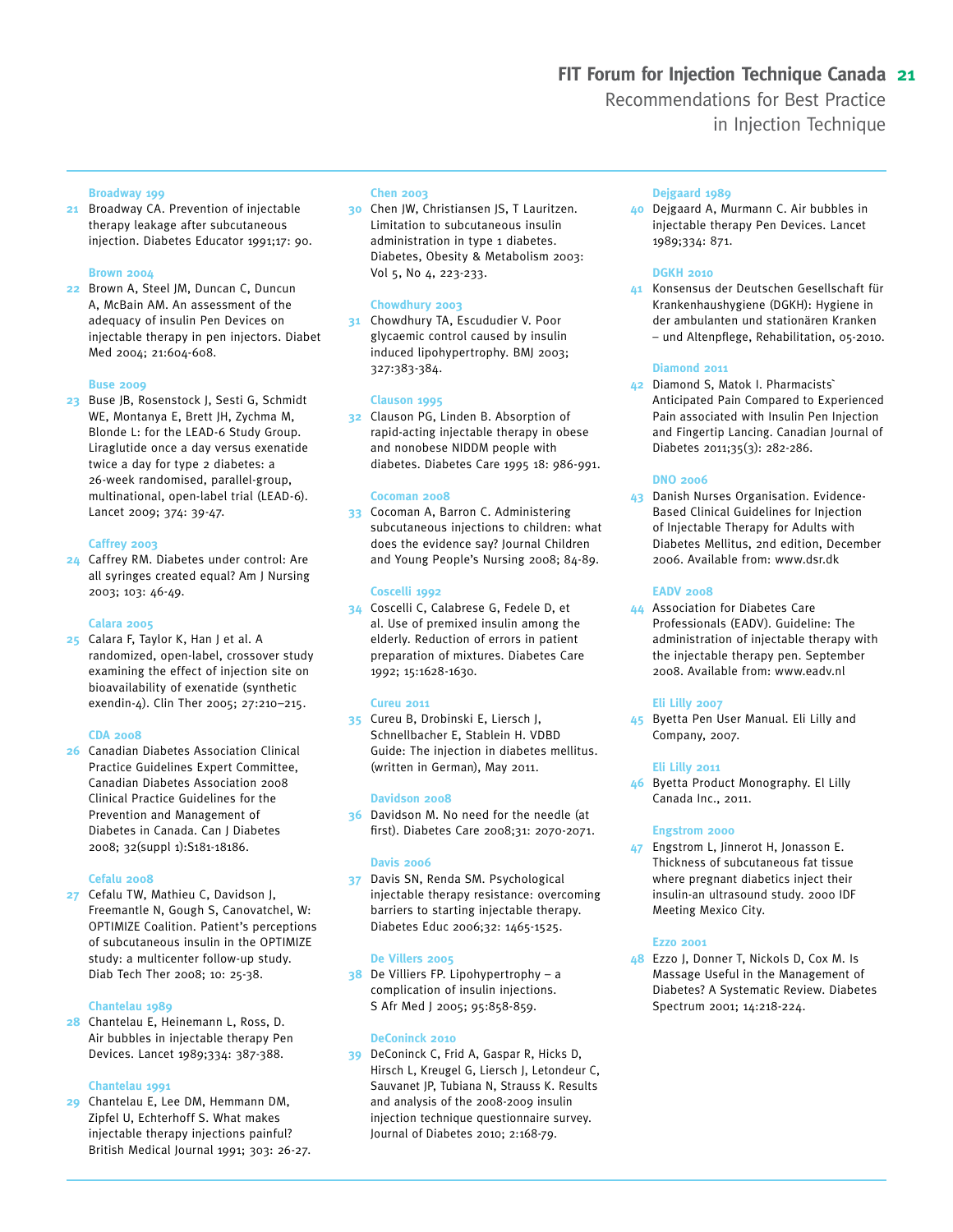#### **22 FIT Forum for Injection Technique Canada**

Recommendations for Best Practice

in Injection Technique

#### **Fleming 1997**

**49** Fleming DR, Jacober SJ, Vandenberg MA, Fitzgerald JT, Grunberger G. The safety of injecting insulin through clothing. Diabetes Care 1997; 20: 244-247.

#### **Fleming 2000**

**50** Fleming DR. Mightier than the syringe. American Journal of Nursing 2000; 100:11, 44-48.

#### **Frid 1986**

**51** Frid A, Lindén B. Where do lean diabetics inject their injectable therapy? A study using computed tomography. BMJ 1986; 292:1638.

#### **Frid 1990**

**52** Frid A, Östman J, Linde B. Hypoglycemia risk during exercise after intramuscular injection of injectable therapy in thigh in IDDM. Diabetes Care 1990; 13:473-477.

#### **Frid 1992**

**53** Frid A, Lindén B. Intraregional differences in the absorption of unmodified injectable therapy from the abdominal wall. Diabetic Medicine 1992; 9:236-239.

#### **Frid 1992**

**54** Frid A, Linden B. Computed tomography of injection sites in patients with diabetes mellitus. Injection and Absorption of insulin. Thesis, Stockholm 1992; 1-13.

#### **Frid 1993**

**55** Frid A, Linde B. Clinically important differences in injectable therapy absorption from the abdomen in IDDM. Diabetes Research and Clinical Practice 1993; 21:137-141.

#### **Frid 1996**

**56** Frid A, Lindén B. CT scanning of injections sites in 24 diabetic people with diabetes after injection of contrast medium using 8mm needles (abstract). Diabetes 1996; 45: A444.

#### **Frid 2006**

**57** Frid A. Fat thickness and injectable therapy administration, what do we know? Infusystems International 2006; 5:17-19.

#### **Frid 2010**

**58** Frid A, Hirsch L, Gaspar R, Hicks D, Kreugel G, Liersch J, Letondeur C, Sauvanet JP, Tubiana-Rufi N, Strauss K. New injection recommendations for patients with diabetes. Diabetes & Metabolism 2010; 36: S3-S18.

#### **Gallo 2004**

**59** Gallo M, Comoglio M, De Mitchell A, Monge L, Vespasiani G. Insulin Storage in Europe. (Commentary). Diabetes Care 2004; 27:1225,1240,1241.

#### **Gehling 2002**

**60** Gehling E. Injecting insulin 101. Diabetes Self-Management 2002; 17(5):7-10, 12, 14.

#### **Gibney 2010**

**61** Gibney MA, Aarce CH, Byron KJ, Hirsch LJ. Skin and subcutaneous adipose layer thickness in adults with diabetes at sites used for injectable therapy injections: Implications for needle length recommendations. Curr Med Res Opin 2010; 26: 1519-1530.

#### **Ginsberg 1994**

**62** Ginsberg BH, Parkes JL, Sparacino C. The kinetics of injectable therapy adminstration by injectable therapy Pen Devices. Horm Metab Res 1994; 26: 584-587.

#### **Gorman 1993**

**63** Gorman KC. Good hygiene versus alcohol swabs before injectable therapy injections (letter). Diabetes Care 1993;16: 960-961.

#### **Grajower 2003**

**64** Grajower M, Fraser CG, Holcombe JH, Daugherty ML, Harris WC, DeFelippis MR, Santiago OM, Clark NG: How long should insulin be used once a vial is started? (Commentary). Diabetes Care 2003; 26: 2665–2669.

#### **Hambridge 2007**

**65** Hambridge K. The management of lipohypertrophy in diabetes care. Br J Nurs 2007; 16:520-3.

#### **Hanas 1997**

**66** Hanas R, Ludvigsson J. Experience of pain from insulin injections and needle-phobia in young patients with IDDM. Practical Diabetes International 1997; 14:95-99.

#### **Hannerz 2002**

**67** Hannerz L, Strauss K, De Gols H, Letondeur C, Matyjasczyk M, Frid A. The second injection technique event (SITE), May 2000, Barcelona Spain. Pract Diab Int 2002; 19:17-21.

#### **Hansen 2007**

**68** Hansen B, Kirketerp G, Ehlers G, Nordentoft E & G Hansen. Evidence-based clinical guidelines for injection of insulin for adults with diabetes mellitus. Danish Nurses Organization 2007.

#### **Hauber 2005**

**69** Hauber AB, Johnson FR, Sauriol L, Lescrauwaet B. Risking health to avoid injections. Preferences of Canadians with type 2 diabetes. Diabetes Care 2005; 28: 2243-2245.

#### **Hauner 1996**

**70** Hauner H, Stockamp B, Haastert B. Prevalence of lipohypertrophy in insulin-treated diabetic patients and predisposing factors. Exp Clin Endocrinol Diabetes 1996; 104: 106-10.

#### **Heinemann 2010**

**71** Heinemann L. Insulin absorption from lipodystrophic areas; a neglected source of trouble for insulin therapy? Journal of Diabetes Science and Technology, 2010:4; 3;50-53.

#### **Hendra 2002**

**72** Hendra TJ. Starting insulin therapy in elderly patients. Journal of the Royal Society of Medicine 2002 95:9:453-455.

#### **Henriksen 1993**

**73** Henriksen JE, Djurhuus MS, Vaag A, Thye-Ronn P, Knudsen D. Hother-Nielsen O, Beck-Nielsen H. Impact of injection sites for soluble injectable therapy on glycaemic control in type 1 (injectable therapy-dependent) diabetic people with diabetes treated with a multiple injectable therapy injection regimen. Diabetologia 1993; 36:752-758.

#### **Hicks 2010**

**74** Hicks D, Burmiston S, Basi M, Kirkland F, Pledger J. Forum for Injection Technique (FIT) – The first UK injection technique recommendations. 2010.

#### **Hildebrandt 1989**

**75** Hildebrandt R, Madsbad S. Conventional Insulin Treatment and Treatment Using Multiple Injections in Diabetes Mellitus. Ugeskr Laeger 1989; 51(31):1960-7.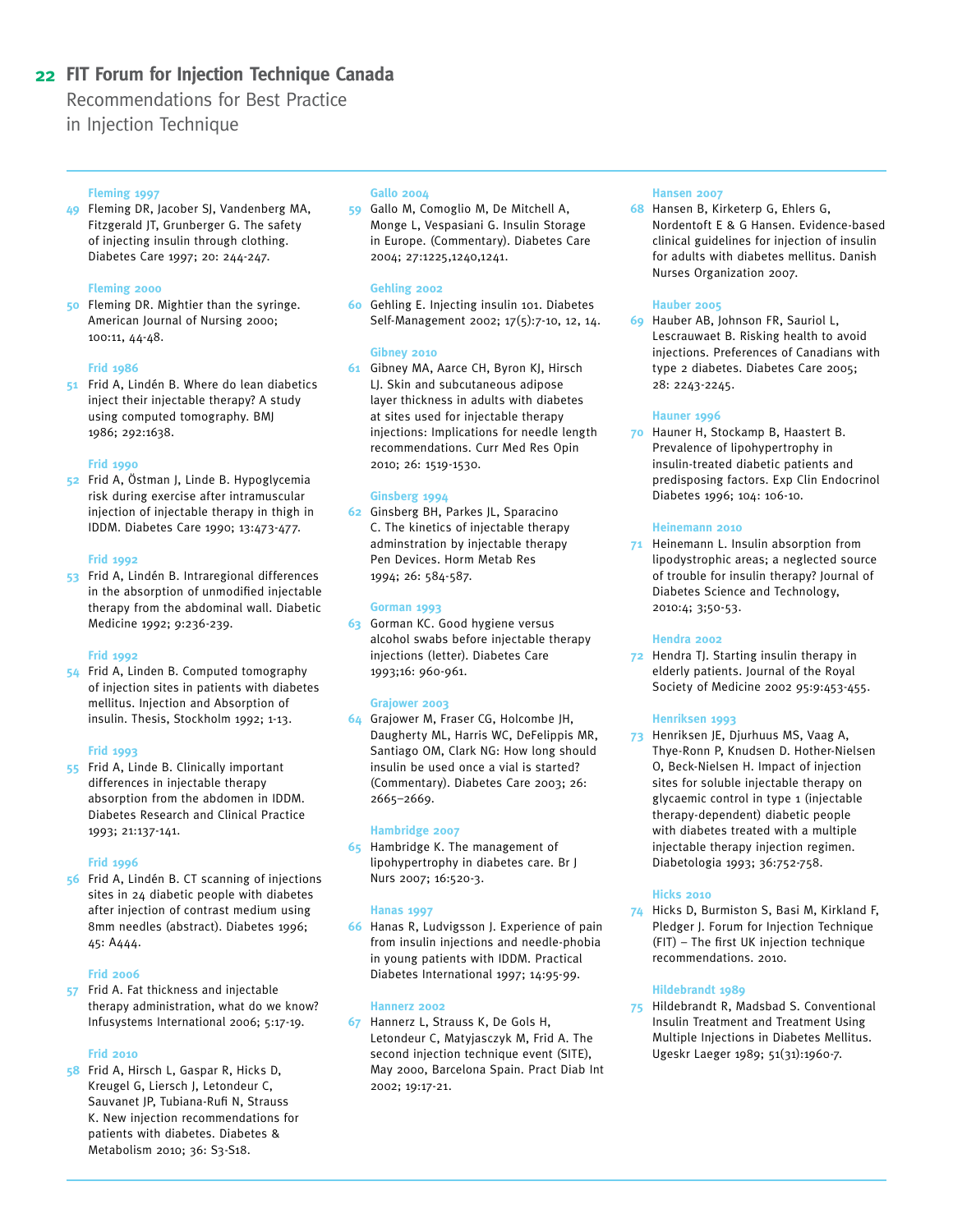#### **Hildebrandt 1991**

**76** Hildebrandt P. Subcutaneous absorption of insulin in insulin-dependent diabetic patients. Influences of species, physicochemical properties of insulin and physiological factors. Danish Medical Bulletin 1991; 38(4):337-346.

#### **Hirsch 2010**

**77** Hirsch L, Klaff L, Bailey T, Gibney M, Albanese J, Qu S, Kassler-Taub K. Comparative glycemic control, safety and patient ratings for a new 4mm X 32 G insulin pen needle in adults with diabetes. Curr Med Res Opin 2010; 26: 1531-1541.

#### **Hofman 2007**

**78** Hofman PL, Lawton SA, Pearttt JM, Holt JA, Jefferies CA, Robinson E, Cutfield WS. An angled insertion technique using 6mm needles markedly reduces the risk of intramuscular injections in children and adolescents. Diabetic Medicine 2007; 24:1400-1405.

#### **Hofman 2010**

**79** Hofman PL, Behrensdorf Derraik JG, Pinto TE, Tregurtha S, Faherty A, Peart JM, Drury PE, Robinson E, Chi RT, Donsmark M, Cutfield WS. Defining the ideal injection techniques when using 5mm needles in children and adults. Diabetes Care 2010; 33: 1940-1944.

#### **Houtzagers 1989**

**80** Houtzagers CMGJ Review. Subcutaneous insulin delivery. Present status. Diabetic Medicine 1989; Vol 6, 754-761.

#### **Howe 2011**

**81** Howe CJ, Ratcliffe, SJ, Tuttle A, Dougherty S, Lippman TH. Needle anxiety in children with type 1 diabetes and their mothers. Maternal Child Nursing 2011; Jan/Feb: 25-31.

#### **Huang 2009**

**82** Huang ES, John P, Munshi M. Multidisciplinary approach for the treatment of diabetes in the elderly. Aging health 2009; 5:2:207-216.

#### **Jamal 1999**

**83** Jamal R, Ross SA, Parkes JL, Pardo S, Ginsberg BH. Role of injection technique in use of injectable therapy Pen Devices: prospective evaluation of a 31-gauge, 8mm injectable therapy pen needle. Endocr Pract 1999; 5: 245-250.

#### **Jehle 1999**

**84** Jehle PM, Micheler C, Jehle DR, Breitig D, Boehm BO. Inadequate susPen Devicesion of neutral protamine Hagedorn (NPH) injectable therapy in Pen Devices. The Lancet 1999; 354:1604-1607.

#### **Johansson 2005**

**85** Johansson UB, Amsberg S, Hannerz L, Wredling R, Adamsopn U, Arnqvist H, Lins PE. Impaired absorption of insulin aspart from lipohypertrophic injection sites. Diabetes Care 2005 28:8; 2025-7.

#### **Jørgensen 1996**

**86** Jørgensen JT, Rømsing J, Rasmussen M, Møller-Sonnergaard J, Vang L, Musaeus L. Pain assessment of subcutaneous injections. Annals Pharmacotherapy 1996; 30: 729-732.

#### **Joy 2008**

**87** Joy SV. Clinical pearls and strategies to optimize patient outcomes. Diabetes Educ 2008; 34: 545-595.

#### **Kahara 2004**

**88** Kahara T, Kawara S, Shimizu A, Hisada A, Noto Y, Kida H. Subcutaneous hematoma due to frequent insulin injections in a single site. Intern Med 2004; 43:148-9.

#### **Karch 2000**

**89** Karch AM, Karch FE. Practice errors. Troubleshooting insulin self administration. American Journal of Nursing 2000; 100(7):24.

#### **Karges 2005**

**90** Karges B, Boehm BO, Karges W. Early hypoglycaemia after accidental intramuscular injection of injectable therapy glargine. Diabetic Medicine 2005; 22:1444-45.

#### **King 2003**

**91** King L. Subcutaneous injectable therapy injection technique. Nurs Stand 2003; 17: 45-52.

#### **Klonoff 2001**

**92** Klonoff DC. The pen is mightier than the needle (and syringe). Diabetes Technol Ther 2001;3(4):631-3.

#### **Kordonouri 2002**

**93** Kordonouri O, Lauterborn R, Deiss D. Lipohypertrophy in young patients with type 1 diabetes. Diabetes Care 2002; 3:634.

#### **Kreugel 2007**

**94** Kreugel G, Beijer HJM, Kerstein MN, Maaten ter JC, Sluiter WJ, Boot BS. Influence of needle size for SC injectable therapy administration on metabolic control and patient acceptance. Eur Diabetes Nursing 2007;4: 1-5.

#### **Kreugel 2011**

**95** Kreugel G, Keers JC, Kerstens MN, Wolffenbuttel BHR. Randomized trial on the influence of the length of two insulin pen needles on glycemic control and patient preference in obese patients with diabetes. Diab Tech Ther 2001; 13: 1-5.

#### **Laurent 2007**

**96** Laurent A, Mistretta F, Dottigioli D, Dahel K, Goujou C, Nicolas JF, Hennino A, Laurent PE. Echographic measurement of skin thickness in adults by high frequency ultrasound to assess the appropriate microneedle length for intradermal delivery of vaccines. Vaccine 2007; 25: 6423-6430.

#### **Le Floch 1998**

**97** Le Floch JP, Herbreteau C, Lange F, Perlemuter L. Biologic material in needles and cartridges after injectable therapy injection with a pen in diabetic people with diabetes. Diabetes Care 1998; 21: 1502-1504.

#### **Lippert 2008**

**98** Lippert WC, Wall EJ. Optimal intramuscular needle-penetration depth. Pediatrics 2008; 122:e556-e563.

#### **Lumber 2004**

**99** Lumber T. Tips for site rotation. When it comes to insulin, where you inject is just as important as how much and when. Diabetes Forecast 2004; 57(7):68-70.

#### **Maljaars 2002**

**100** Maljaars C. Scherpe studie naalden voor eenmalig gebruik (Sharp study needles for single use). Diabetes and Levery 2002; 4: 36-37.

#### **Martinez 2007**

**101** Martinez L, Consoli SM, Monnier L, Simon D, Wong O, Yomtov B, et al. Studying the Hurdles of Insulin Prescription (SHIP): development, scoring and initial validation of a new self-administered questionnaire. Health Qual Life Out 2007; 5: 53.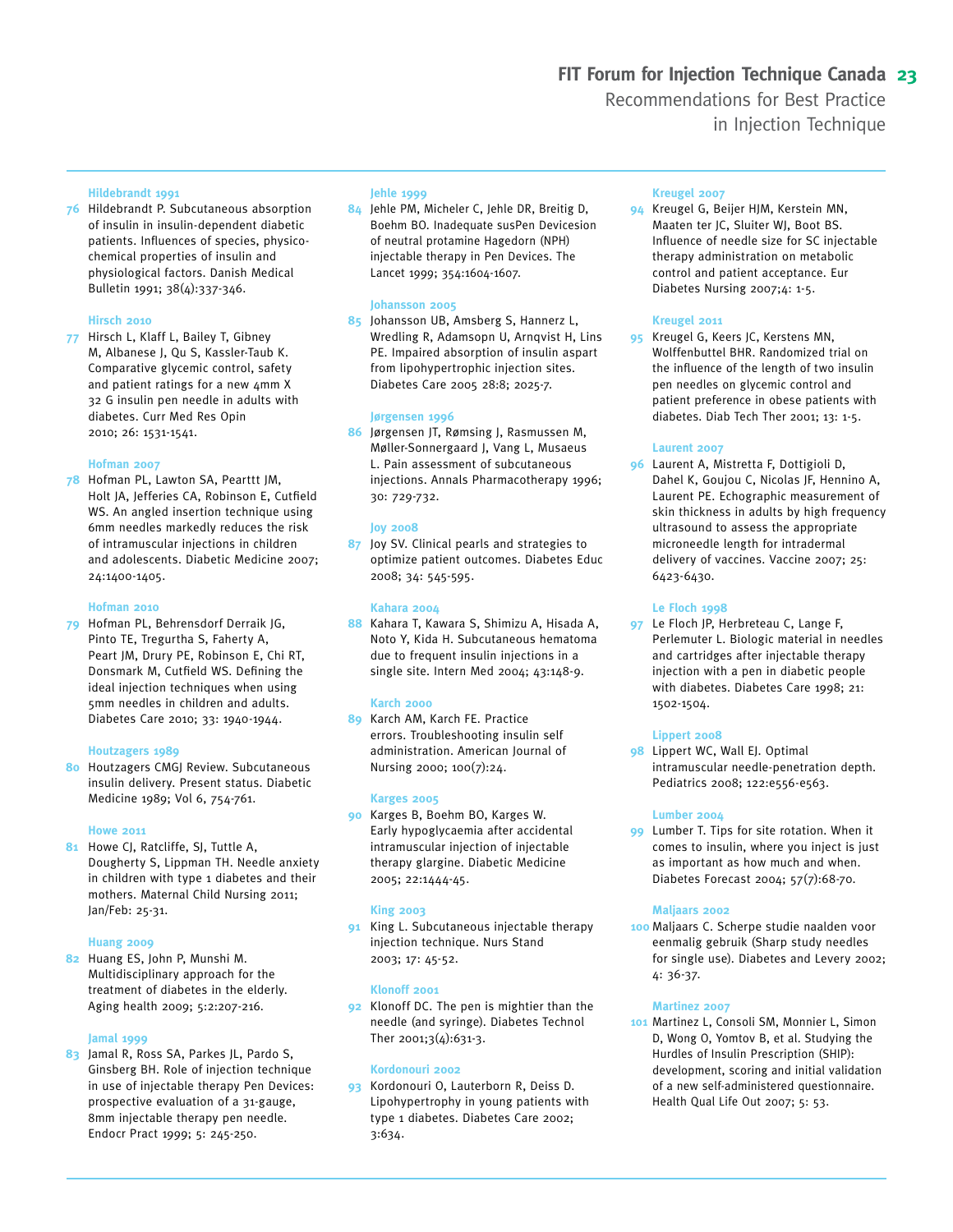#### **24 FIT Forum for Injection Technique Canada**

Recommendations for Best Practice

in Injection Technique

#### **McCarthy 1993**

**102** McCarthy JA, Covarrubias B, Sink P. Is the traditional alcohol wipe necessary before an injectable therapy injection? Dogma disputed (letter). Diabetes Care 1993; 16: 402.

#### **Meech 2006**

**103** Meece J. Dispelling myths and removing barriers about injectable therapy in type 2 diabetes. The Diabetes Educator 2006; 32: 95-185.

#### **Misnikova 2011**

**104** Misnikova IV, Dreval AV, Gubkina VA, Rusanova EV. The risk of repeated use of insulin pen needles in patients with diabetes mellitus. Journal of Diabetology 2011.

#### **Nath 2002**

**105** Nath C. Mixing injectable therapy: shake, rattle or roll? Nursing 2002;32:10.

#### **Nielssen**

**106** Nielssen BB, Musaeus L, Gaede P. Attention to injection technique is associated with lower frequency of lipohypertrophy in insulin treated type 2 diabetic patients. Abstract European Association for the Study of Diabetes, Barcelona, Spain, 1998.

#### **Nir 2003**

**107** Nir Y, Paz A, Sabo E, Postman I. Fear of injections in young adults: prevalence and associations. Am J Trop Med Hyg 2003; 68: 341-344.

#### **Novo Nordisk 2010**

**108** Victoza Product Monography. Novo Nordisk Canada Inc., 2010.

#### **Overland 2009**

**109** Overland J, Molyneaux L, Tewari S, Fatouros R, Melvill P, Foote D, Wu T, Yue D. Lipohypertrophy: Does it matter in daily life? A study using a continuous glucose monitoring system. Diabetes, Obesity and Metabolism 2009; 11 460-63.

#### **Patton 2010**

**110** Patton SR, Eder S, Schwab J, Sisson CM. Survey of insulin site rotation in youth with type 1 diabetes mellitus. Journal of Pediatric Health Care 2010; Nov/Dec: 365-371.

#### **Peragallo-Dittko 1995**

**111** Peragallo-Dittko V. Aspiration of the subcutaneous insulin injection; clinical evaluation of needle size and amount of subcutaneous fat. Diabetes Educator 1995; 21(4)291-96.

#### **Perriello 1988**

**112** Perriello G, Torlone E, Di Santo S, Fanelli C, De Feo P, Santusanio F, Brunetti P, Bolli GB. Effect of storage temperature on pharmacokinetics and pharmadynamics of injectable therapy mixtures injected subcutaneously in subjects with type 1 (injectable therapy-dependent) diabetes mellitus. Diabetologia 1988; 31: 811-815.

#### **Polonsky 2004**

**113** Polonsky WH, Kackson R. What's so tough about taking insulin? Addressing the problem of psychological insulin resistance in type 2 diabetes. Clin Diab 2004; 22: 147-150.

#### **Polonsky 2005**

**114** Polonsky WH, Fisher L, Guzman S, Villa-Caballero L, Edelman SV. Psychological insulin resistance in patients with type 2 diabetes: the scope of the problem. Diabetes Care 2005; 28: 2543-2545.

#### **Puxty 1983**

**115** Puxty JAH, Hunter DH, Burr WA. Accuracy of insulin injection in elderly patients. BMJ 1983; 287: 1762.

#### **Rave 1998**

**116** Rave K, Heise T, Weyer C, Herrnberger J, Bender R, Hirschberger S, Heinemann L. Intramuscular versus subcutaneous injection of soluble and lispro injectable therapy: comparison of metabolic effects in healthy subjects. Diabet Med 1998; 15:747-51.

#### **Reach 2008**

**117** Reach G. Patient non-adherence and healthcare-provider inertia are clinical myopia. Diabetes Metab 2008;34: 382-385.

#### **Richardson 2003**

**118** Richardson T, Kerr D. Skin-related complications of insulin therapy: epidemiology and emerging management strategies. American J Clinical Dermatology 2003; 4:661-667.

#### **Rissler 2008**

**119** Rissler J, Jørgensen C, Rye Hansen M, Hansen NA. Evaluation of the injection force dynamics of a modified prefilled injectable therapy pen. Expert Opin Pharmacother 2008;9: 2217-2222.

#### **Rushing 2004**

**120** Rushing J. How to administer a subcutaneous injection. Nursing 2004; 34(6): 32.

#### **Sacks 2010**

**121** Sacks DA. Ed. Diabetes and pregnancy: A guide to a healthy pregnancy. 2010 ADA.

#### **Saez-de Ibarra**

**122** Photo courtesy of Lourdes Saez-de Ibarra and Ruth Gaspar, Diabetes Specialist Nurse and Educators from the La Paz Hospital, Madrid, Spain.

#### **Saez-de Ibarra 1998**

**123** Saez-de Ibarra L, Gallego F. Factors related to lipohypertrophy in insulintreated diabetic patients; role of educational intervention. Prat Diabetes Int 1998; 15;9-11.

#### **Schober 2011**

**124** Schober E, Wagner G, Berger G, Gerber D, Mengl M, Sonnenstatter S et al. Prevalence of intentional under- and overdosing of insulin in children and adolescents with type 1 diabetes. Pediatric Diabetes 2011; 1-5.

#### **Schuler 1992**

**125** Schuler G, Pelz K, Kerp L. Is the reuse of needles for injectable therapy injection systems associated with a higher risk of cutaneous complications? Diabetes Res Clin Pract 1992; 16: 209-212.

#### **Schwartz 2004**

**126** Schwartz S, Hassman D, Shelmet J, Sievers R, Weinstein R, Liang J, Lyness W. A multicenter, open-label, randomised, twoperiod crossover trial comparing glycemic control, satisfaction, and preference achieved with a 31 gauge X 6mm needle versus a 29 gauge X 12.7mm needle in obese people with diabetes with diabetes mellitus. Clin Ther 2004; 26: 1663-1678.

#### **Seyoum 1996**

**127** Seyoum B, Abdulkadir J. Systematic inspection of insulin injection sites for local complications related to incorrect injection technique. Trop Doct 1996; 26:159-61.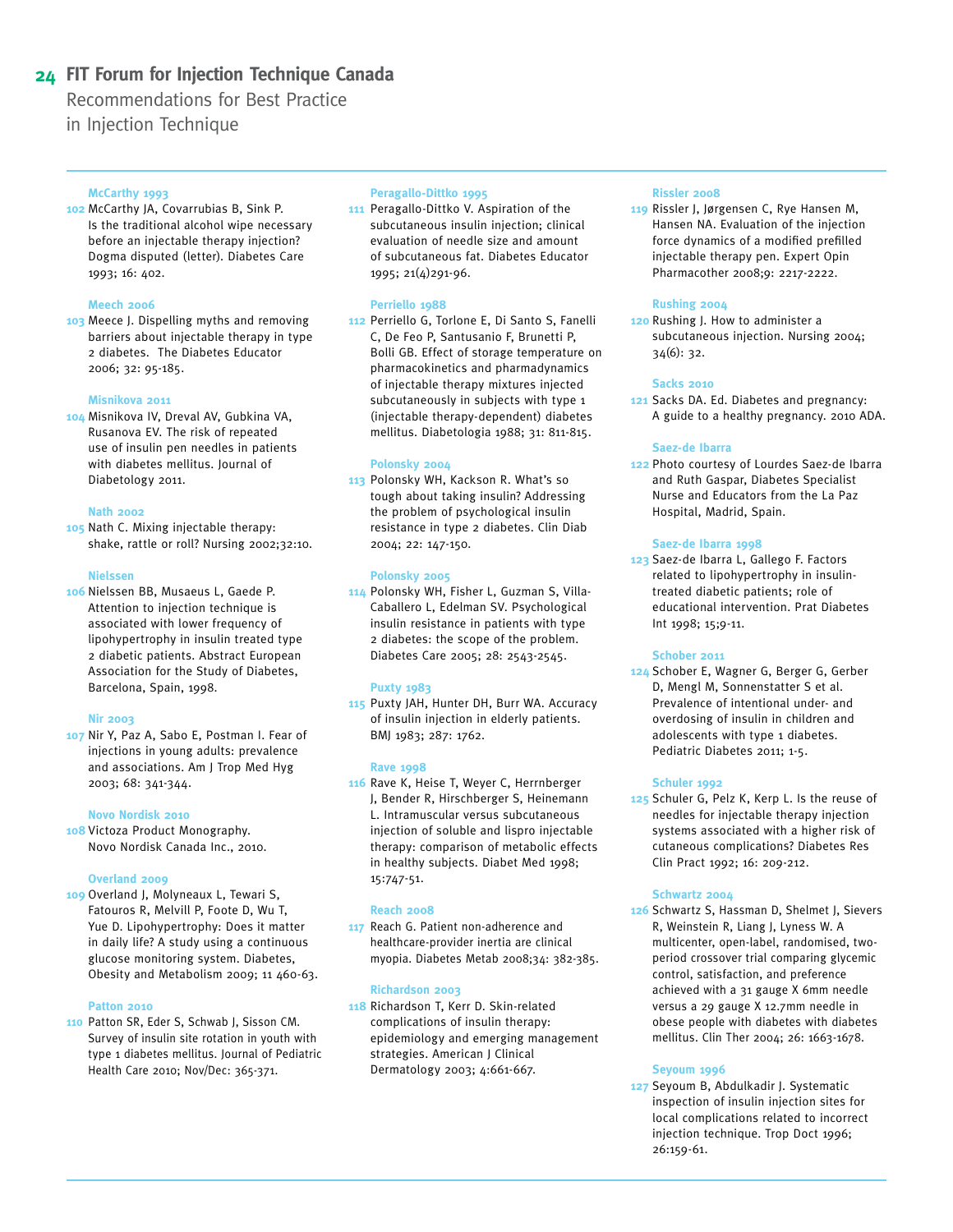#### **Simmns 2007**

**128** Simmns JH, McFann KK, Brown AC, Rewers A, Follansbee D, Temple-Trujillo RE et al. Reliability of the diabetes fear of injecting and self-testing questionnaire in pediatric patients with type 1 diabetes. Diabetes Care 2007; 30:987-988.

#### **Smith 1991**

**129** Smith CP, Sargent MA, Wilson BP, DA Price. Subcutaneous or intramuscular insulin injections. Archives of disease in childhood 1991;66(7):879-882.

#### **Smith 1998**

**130** Smith CP, Firth D, Bennett S, Howard C, Chisholm P. Ketoacidosis occurring in newly diagnosed and established diabetic children. Acta Paediatrica 1998; 87:537-41.

#### **Solvig 2000**

**131** Solvig J, Christiansen JS, Hansen B, Lytzen L. Localisation of potential injectable therapy deposition in normal weight and obese people with diabetes with diabetes using Novofine 6mm and Novofine 12mm needles. Abstract FEND, Jerusalem, Israel, 2000.

#### **Strauss 1998**

**132** Strauss K. Insulin injection techniques. Pract Diabetes Int 1998; 15:181-4.

#### **Strauss 2002**

**133** Strauss K, De Gols H, Letondeur C, Matyjaszczyk M & Frid A. The Second Injection Technique Event (SITE), Barcelona, Spain. Practical Diabetes International 2002; 19(1):17-21.

#### **Swahn 1982**

**134** Swahn A. Erfarenheter av 94000 osterilt givna injectable therapyinjektioner (Experiences from 94000 injectable therapy injections given without skin swab). Sv Läkaresällskapets Hadingar Hygiea 1982; 92: 160 (30).

#### **Tan 1982**

**135** Tan CY, Statham B, Marks R, Payne PA. Skin thickness measured by pulsed ultrasound in reproducibility, validation and variability. Br. J Dermatology 1982; 106:657-67.

#### **Teft 2002**

**136** Teft G. Lipohypertrophy: patient awareness and implications for practice. J Diab Nursing 2002; 6:20-3.

#### **Thow 1990**

**137** Thow JC, Home PD. Insulin injection technique: depth of injection is important. BMJ 1990:301; 3-4.

#### **Thow 1990**

**138** Thow JC, Johnson AB, Marsden S, Taylor R, Home PH. Morphology of palpably abnormal injection sites and effects on absorption of isophane (NPH) insulin. Diabet Med 1990; 7:795-9.

#### **Thow 1992**

**139** Thow JC, Coulthard A, Home PD. Insulin injection site tissue depths and localization of a simulated insulin bolus using a novel air contrast ultasonographic technique in insulin treated diabetic subjects. Diabetic Medicine 1992:9:915-20.

#### **Torrance 2001**

**140** Torrance T. An unexpected hazard of injectable therapy injection. Practical Diabetes International 2002; 19: 63.

#### **Tubiana-Rufi 1999**

**141** Tubiana-Rufi N, Belarbi N, Du Pasquier-Fediaevsky, L, Polak M, Kakou B, Leridon L et al. Short needles (8 mm) reduce the risk of intramuscular injections in children with type 1 diabetes. Diabetes Care 1999; 22:1621-1625.

#### **Vaag 1990**

**142** Vaag A, Handberg A, Laritzen M et al. Variation in absorption of NPH injectable therapy due to intramuscular injection. Diabetes Care 1990; 13:74-76.

#### **Van Doorn 1998**

**143** Van Doorn LG, Alberda A, Lytzen L. Injectable therapy leakage and pain perception with NovoFine 6mm and NovoFine 12mm needle lengths in people with diabetes with type 1 or type 2 diabetes. Diab Med 1998; 1: S50.

#### **Vardar 2007**

**144** Vardar B, Kizilc S. Incidence of lipohypertrophy in diabetic patients and a study of influencing factors. Diabetes Res Clin Pract 2007; 77:231-236.

#### **Vora 1992**

**145** Vora JP, Peters JR, Burch A, Owens DR. Relationship between absorption of radiolabeled soluble insulin subcutaneous blood flow and anthropometry. Diabetes Care 1992; 15:1484-93.

#### **Weissberg-Benchell 1995**

**146** Weissberg-Benchell J, Glasgow AM, Tynan WD, Wirtz P, Turek J, Ward J. Adolescent diabetes management and mismanagement. Diabetes Care 1995; 18:77-82.

#### **Wood 2002**

**147** Wood L, Wilbourne J & D Kyne-Grzebalski. Administration of insulin by injection. Practical Diabetes International 2002; 19(2):S1-S4.

#### **Workman 1999**

**148** Workman B. Safe injection techniques. Nurs Stand 1999; 13:47-53.

#### **Workman 2000**

**149** Workman RGN: Safe injection techniques. Primary Health Care 2000;10: 43-50.

#### **Wright 2009**

**150** Wright S, Yelland M, Heatcote K, Ng SK. Fear of needles, nature and prevalence in general practice. Australian Family Physician 2009;38: 172-176.

#### **Young 1984**

**151** Young RJ, Hannan WJ, Frier BM, Steel JM, Duncan LJ. Diabetic lipohypertrophy delays insulin absorption. Diabetes Care 1984; 7:479-480.

#### **Zehrer 1990**

**152** Zehrer C, Hansen R, Bantle J. Reducing blood glucose variability by use of abdominal insulin injection sites. Diabetes Educator 1990; 16:6:474-77.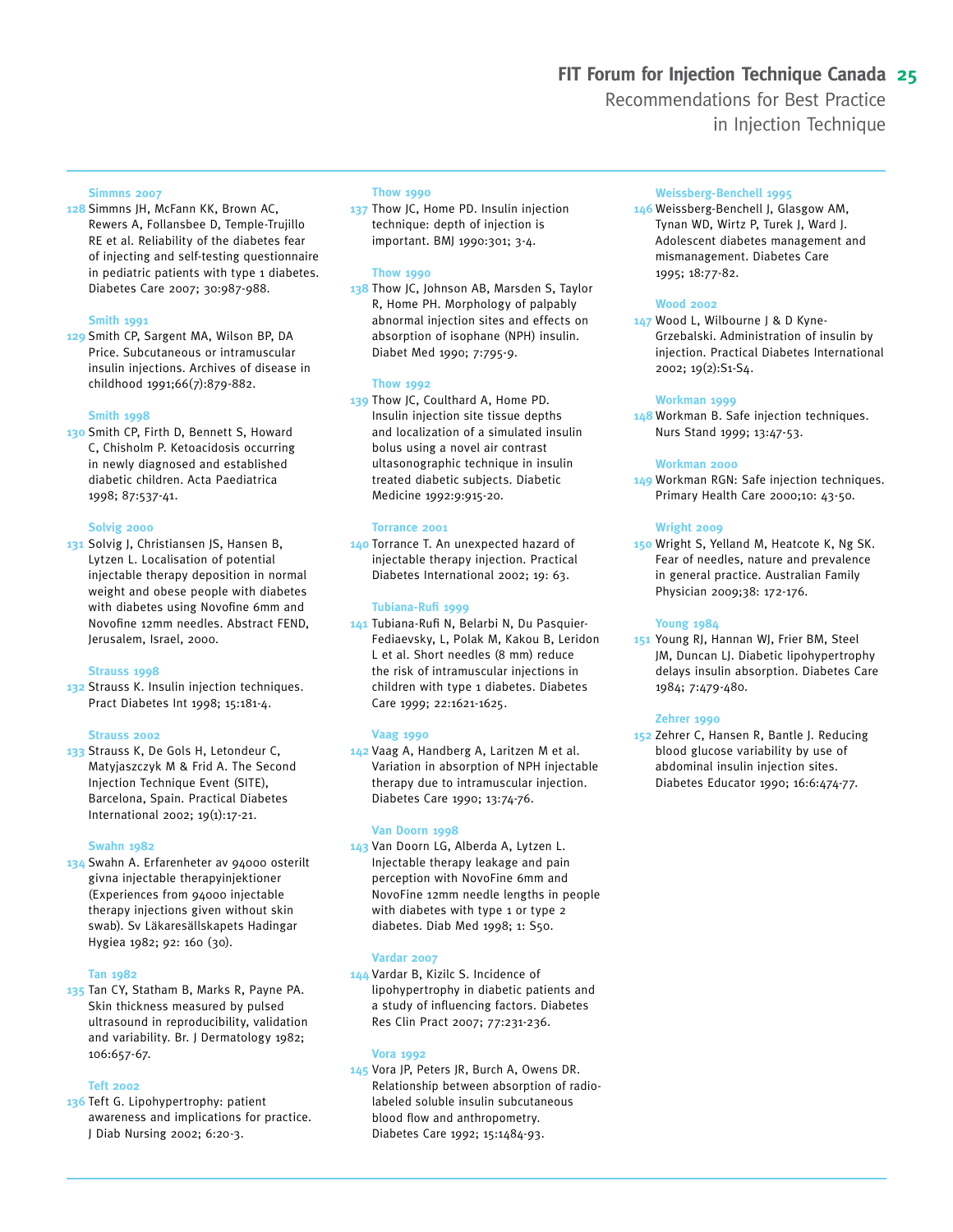# **17.0**

# List of Expert Committee Members

| <b>Kathryn Arcudi</b>    | PDt, CDE     | <b>Tracy Hoillett</b>   | RN, CDE       | <b>Heather Nichol</b>   | RN, MScN, CDE |
|--------------------------|--------------|-------------------------|---------------|-------------------------|---------------|
| <b>Joyce Arsenault</b>   | RN, BN, CDE  | <b>Shelley Jones</b>    | RN, BScN, CDE | <b>Pam Osborne</b>      | RD. CDE       |
| <b>Michèle Comeau</b>    | RN, CDE      | <b>Bev Kernohan</b>     | RN, CDE       | <b>Rick Siemens</b>     | BSc Pharm,    |
| <b>Michelle Corcoran</b> | RD, CDE      | <b>Sandy Koropas</b>    | RN, CDE       |                         | BSc Biol,     |
| <b>Lynne Cormack</b>     | RN, CDE      | <b>Louise Lemire</b>    | RN, CDE, CPT  |                         | CDE, CPT      |
| <b>Rose Dumsha</b>       | RN. CDE      | <b>Freda Leung</b>      | RPh. CDE. CGP | <b>Linda Staresinic</b> | RD. CDE       |
| <b>Karen Gorecki</b>     | RN, MN, CDE  | <b>Michele Forsythe</b> | Phc. CDE      | <b>Louise Tremblay</b>  | RN. MEd.      |
| <b>Jackie Gregoire</b>   | BN, CDE      | <b>Tara McAfee</b>      | BN, RN, CDE   | <b>Lee Ann Trimble</b>  | RN, BScN, CDE |
| <b>Donna Hagerty</b>     | RN, BEd, CDE | Amanda Mikalachki       | RN, BScN, CDE | <b>Janet Von Weiler</b> | RD, CDE       |